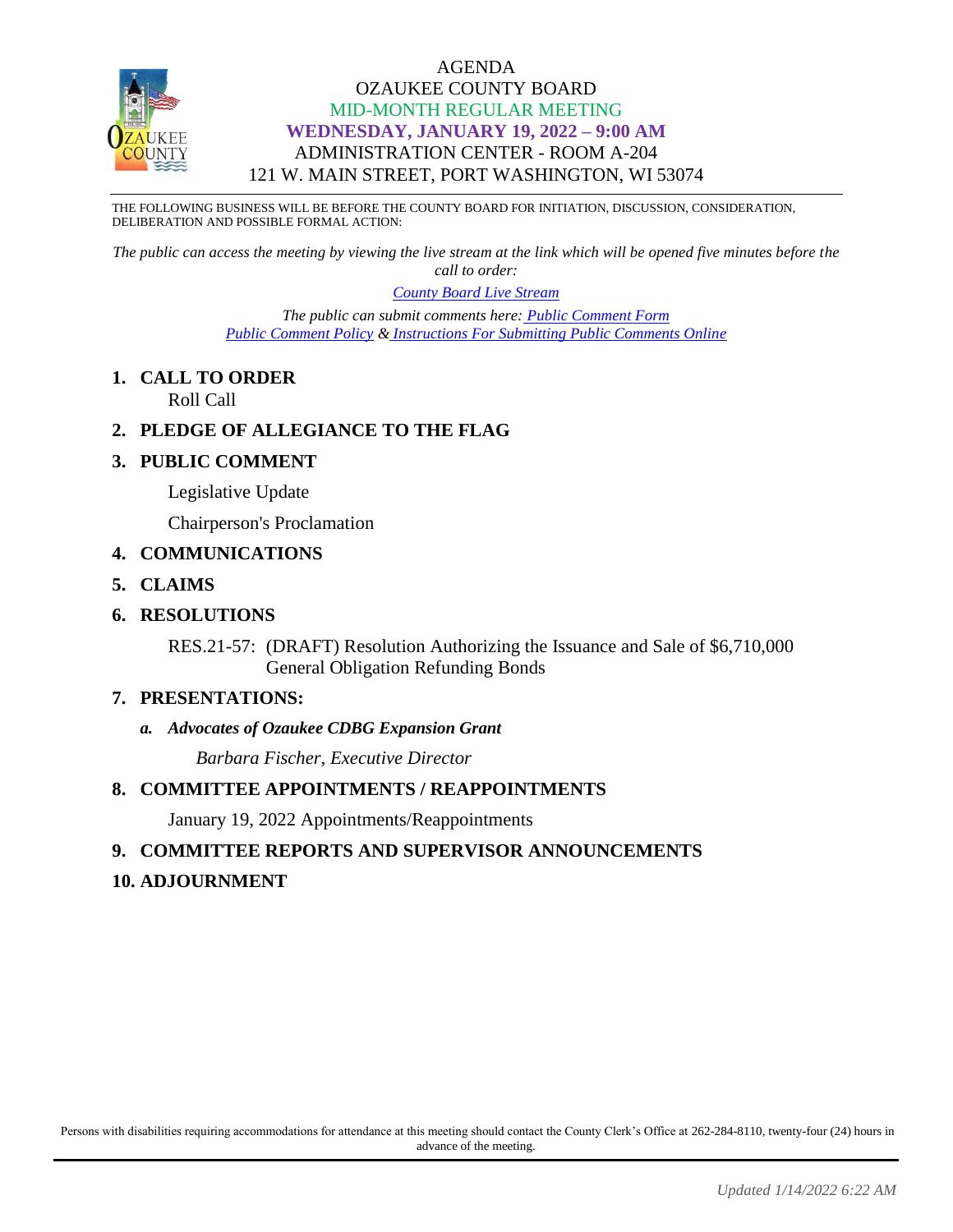#### RESOLUTION NO. 21-57

#### (DRAFT) RESOLUTION AUTHORIZING THE ISSUANCE AND SALE OF \$6,710,000 GENERAL OBLIGATION REFUNDING BONDS

WHEREAS, the County Board of Supervisors hereby finds and determines that it is necessary, desirable and in the best interest of Ozaukee County, Wisconsin (the "County") to raise funds for the public purpose of refunding certain outstanding obligations of the County, including interest on them, specifically, the General Obligation County Building Bonds, dated August 28, 2014 (the "Refunded Obligations") (the "Refunding");

WHEREAS, the County Board of Supervisors deems it to be necessary, desirable and in the best interest of the County to refund the Refunded Obligations for the purpose of achieving debt service savings;

WHEREAS, the County is authorized by the provisions of Section 67.04, Wisconsin Statutes, to borrow money and issue general obligation refunding bonds to refinance its outstanding obligations;

WHEREAS, none of the proceeds of the Bonds shall be used to fund the operating expenses of the general fund of the County or to fund the operating expenses of any special revenue fund of the County that is supported by the property taxes;

WHEREAS, the County has directed Robert W. Baird & Co. Incorporated ("Baird") to take the steps necessary to sell general obligation refunding bonds (the "Bonds") to pay the cost of the Refunding;

WHEREAS, Baird, in consultation with the officials of the County, prepared an Official Notice of Sale (a copy of which is attached hereto as Exhibit A and incorporated herein by this reference) setting forth the details of and the bid requirements for the Bonds and indicating that the Bonds would be offered for public sale;

WHEREAS, the County Clerk (in consultation with Baird) caused a form of notice of the sale to be published and/or announced and caused the Official Notice of Sale to be distributed to potential bidders offering the Bonds for public sale;

WHEREAS, the County has duly received bids for the Bonds as described on the Bid Tabulation attached hereto as Exhibit B and incorporated herein by this reference (the "Bid Tabulation"); and

WHEREAS, it has been determined that the bid proposal (the "Proposal") submitted by the financial institution listed first on the Bid Tabulation fully complies with the bid requirements set forth in the Official Notice of Sale and is deemed to be the most advantageous to the County. Baird has recommended that the County accept the Proposal. A copy of said Proposal submitted by such institution (the "Purchaser") is attached hereto as Exhibit C and incorporated herein by this reference.

NOW, THEREFORE, BE IT RESOLVED by the County Board of Supervisors of the County that:

Section 1. Ratification of the Official Notice of Sale and Offering Materials. The County Board of Supervisors hereby ratifies and approves the details of the Bonds set forth in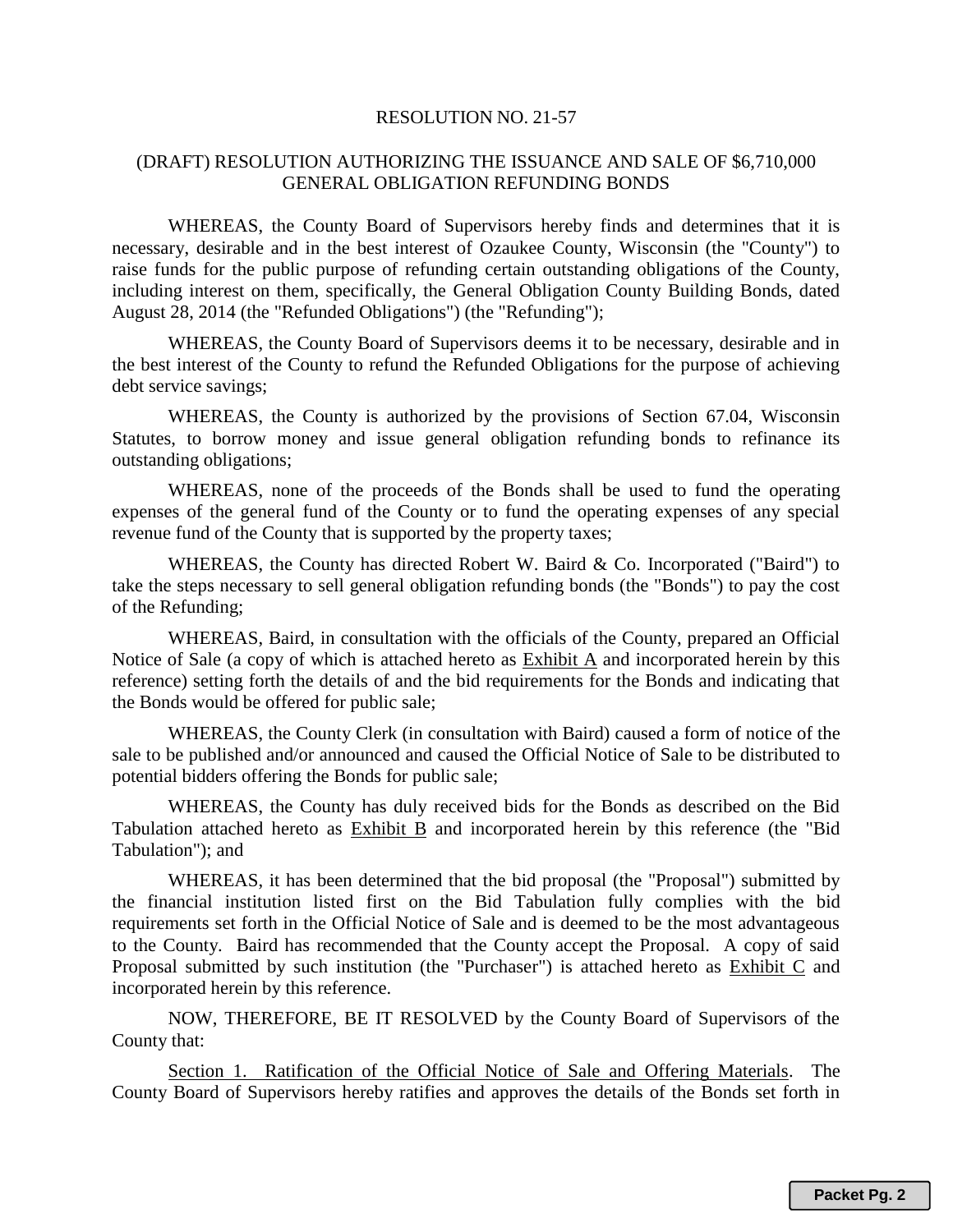Exhibit A attached hereto as and for the details of the Bonds. The Official Notice of Sale and any other offering materials prepared and circulated by Baird are hereby ratified and approved in all respects. All actions taken by officers of the County and Baird in connection with the preparation and distribution of the Official Notice of Sale, and any other offering materials are hereby ratified and approved in all respects.

Section 1A. Authorization and Award of the Bonds. For the purpose of paying the cost of the Refunding, there shall be borrowed pursuant to Section 67.04, Wisconsin Statutes, the principal sum of SIX MILLION SEVEN HUNDRED TEN THOUSAND DOLLARS (\$6,710,000) from the Purchaser in accordance with the terms and conditions of the Proposal. The Proposal of the Purchaser offering to purchase the Bonds for the sum set forth on the Proposal, plus accrued interest to the date of delivery, resulting in a true interest cost as set forth on the Proposal, is hereby accepted. The Chairperson and County Clerk or other appropriate officers of the County are authorized and directed to execute an acceptance of the Proposal on behalf of the County. The good faith deposit of the Purchaser shall be applied in accordance with the Official Notice of Sale, and any good faith deposits submitted by unsuccessful bidders shall be promptly returned. The Bonds shall bear interest at the rates set forth on the Proposal.

Section 2. Terms of the Bonds. The Bonds shall be designated "General Obligation" Refunding Bonds"; shall be issued in the aggregate principal amount of \$6,710,000; shall be dated February 23, 2022; shall be in the denomination of \$5,000 or any integral multiple thereof; shall be numbered R-1 and upward; and shall bear interest at the rates per annum and mature on March 1 of each year, in the years and principal amounts as set forth on the Pricing Summary attached hereto as Exhibit D-1 and incorporated herein by this reference. Interest shall be payable semi-annually on March 1 and September 1 of each year commencing on September 1, 2022. Interest shall be computed upon the basis of a 360-day year of twelve 30-day months and will be rounded pursuant to the rules of the Municipal Securities Rulemaking Board. The schedule of principal and interest payments due on the Bonds is set forth on the Debt Service Schedule attached hereto as Exhibit D-2 and incorporated herein by this reference (the "Schedule").

Section 3. Redemption Provisions. The Bonds maturing on March 1, 2030 and thereafter are subject to redemption prior to maturity, at the option of the County, on March 1, 2029 or on any date thereafter. Said Bonds are redeemable as a whole or in part, and if in part, from maturities selected by the County, and within each maturity by lot, at the principal amount thereof, plus accrued interest to the date of redemption.

Section 4. Form of the Bonds. The Bonds shall be issued in registered form and shall be executed and delivered in substantially the form attached hereto as Exhibit E and incorporated herein by this reference.

#### Section 5. Tax Provisions.

(A) Direct Annual Irrepealable Tax Levy. For the purpose of paying the principal of and interest on the Bonds as the same becomes due, the full faith, credit and resources of the County are hereby irrevocably pledged, and there is hereby levied upon all of the taxable property of the County a direct annual irrepealable tax in the years 2022 through 2033 for the payments due in the years 2022 through 2034 in the amounts set forth on the Schedule. The amount of tax levied in the year 2022 shall be the total amount of debt service due on the Bonds in the years 2022 and 2023; provided that the amount of such tax carried onto the tax rolls shall be abated by any amounts appropriated pursuant to subsection (D) below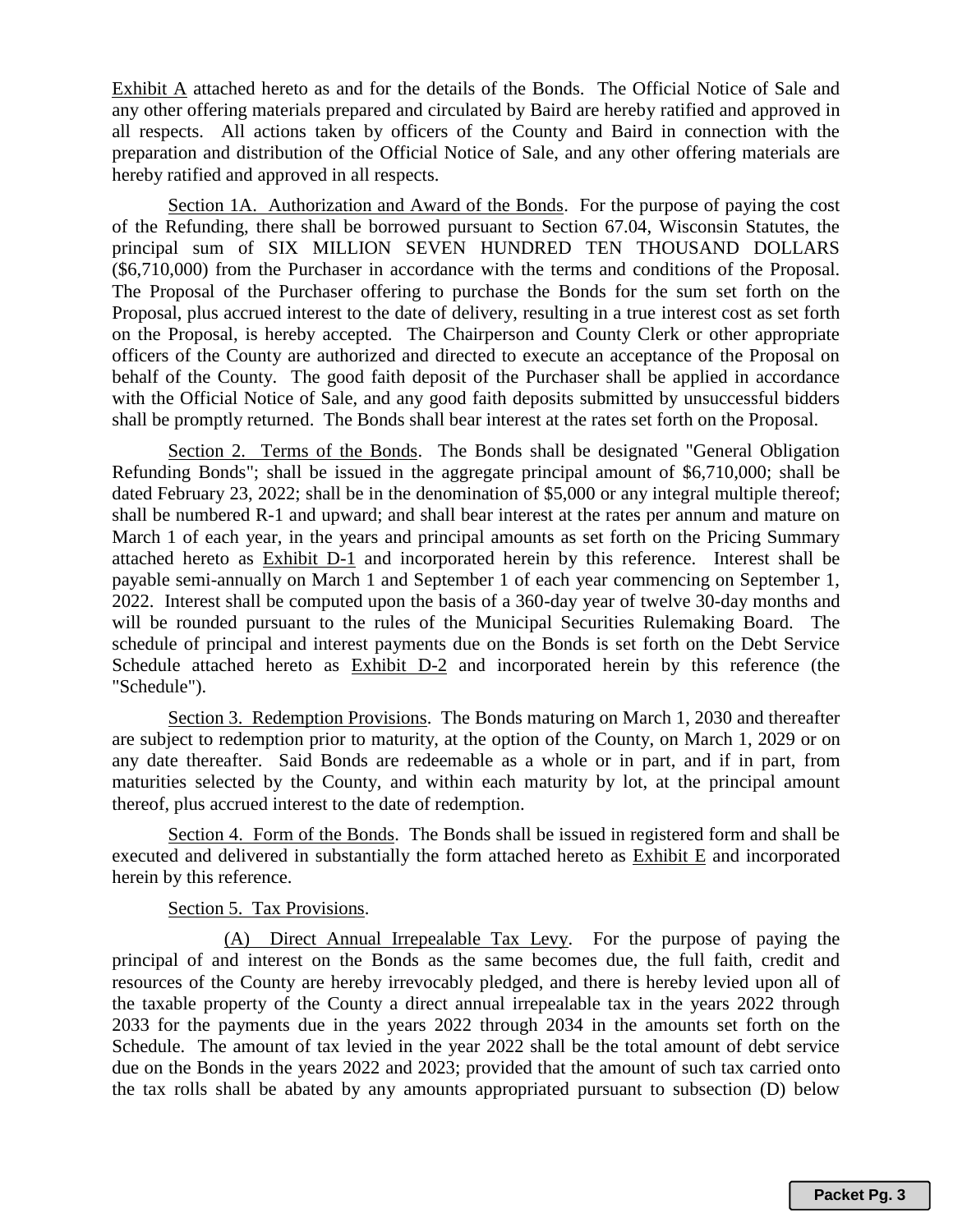which are applied to payment of interest on the Bonds in the year 2022.

(B) Tax Collection. So long as any part of the principal of or interest on the Bonds remains unpaid, the County shall be and continue without power to repeal such levy or obstruct the collection of said tax until all such payments have been made or provided for. After the issuance of the Bonds, said tax shall be, from year to year, carried onto the tax roll of the County and collected in addition to all other taxes and in the same manner and at the same time as other taxes of the County for said years are collected, except that the amount of tax carried onto the tax roll may be reduced in any year by the amount of any surplus money in the Debt Service Fund Account created below.

(C) Additional Funds. If at any time there shall be on hand insufficient funds from the aforesaid tax levy to meet principal and/or interest payments on said Bonds when due, the requisite amounts shall be paid from other funds of the County then available, which sums shall be replaced upon the collection of the taxes herein levied.

(D) Appropriation. The County hereby appropriates from taxes levied in anticipation of the issuance of the Bonds, amounts levied to pay debt service on the Refunded Obligations or other funds of the County on hand a sum sufficient to be irrevocably deposited in the segregated Debt Service Fund Account created below and used to pay debt service on the Bonds coming due in 2022 as set forth on the Schedule.

## Section 6. Segregated Debt Service Fund Account.

(A) Creation and Deposits. There be and there hereby is established in the treasury of the County, if one has not already been created, a debt service fund, separate and distinct from every other fund, which shall be maintained in accordance with generally accepted accounting principles. Debt service or sinking funds established for obligations previously issued by the County may be considered as separate and distinct accounts within the debt service fund.

Within the debt service fund, there hereby is established a separate and distinct account designated as the "Debt Service Fund Account for General Obligation Refunding Bonds, dated February 23, 2022" (the "Debt Service Fund Account") and such account shall be maintained until the indebtedness evidenced by the Bonds is fully paid or otherwise extinguished. There shall be deposited into the Debt Service Fund Account (i) all accrued interest received by the County at the time of delivery of and payment for the Bonds; (ii) any premium not used for the Refunding which may be received by the County above the par value of the Bonds and accrued interest thereon; (iii) all money raised by the taxes herein levied and any amounts appropriated for the specific purpose of meeting principal of and interest on the Bonds when due; (iv) such other sums as may be necessary at any time to pay principal of and interest on the Bonds when due; (v) surplus monies in the Borrowed Money Fund as specified below; and (vi) such further deposits as may be required by Section 67.11, Wisconsin Statutes.

(B) Use and Investment. No money shall be withdrawn from the Debt Service Fund Account and appropriated for any purpose other than the payment of principal of and interest on the Bonds until all such principal and interest has been paid in full and the Bonds canceled; provided (i) the funds to provide for each payment of principal of and interest on the Bonds prior to the scheduled receipt of taxes from the next succeeding tax collection may be invested in direct obligations of the United States of America maturing in time to make such payments when they are due or in other investments permitted by law; and (ii) any funds over and above the amount of such principal and interest payments on the Bonds may be used to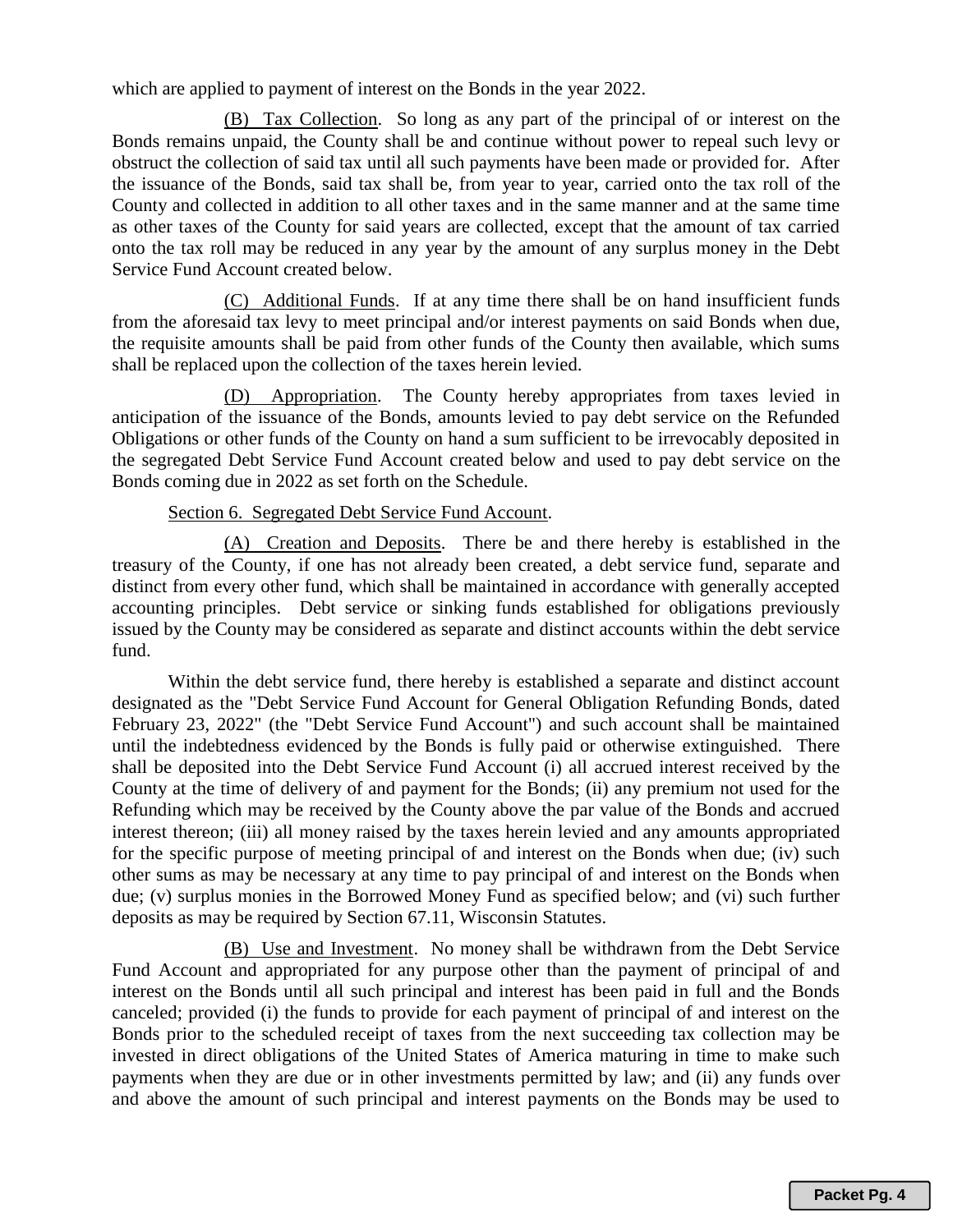reduce the next succeeding tax levy, or may, at the option of the County, be invested by purchasing the Bonds as permitted by and subject to Section 67.11(2)(a), Wisconsin Statutes, or in permitted municipal investments under the pertinent provisions of the Wisconsin Statutes ("Permitted Investments"), which investments shall continue to be a part of the Debt Service Fund Account. Any investment of the Debt Service Fund Account shall at all times conform with the provisions of the Internal Revenue Code of 1986, as amended (the "Code") and any applicable Treasury Regulations (the "Regulations").

(C) Remaining Monies. When all of the Bonds have been paid in full and canceled, and all Permitted Investments disposed of, any money remaining in the Debt Service Fund Account shall be transferred and deposited in the general fund of the County, unless the County Board of Supervisors directs otherwise.

Section 7. Proceeds of the Bonds; Segregated Borrowed Money Fund. The proceeds of the Bonds (the "Bond Proceeds") (other than any premium not used for the Refunding and accrued interest which must be paid at the time of the delivery of the Bonds into the Debt Service Fund Account created above) shall be deposited into a special fund (the "Borrowed Money Fund") separate and distinct from all other funds of the County and disbursed solely for the purpose or purposes for which borrowed. In no event shall monies in the Borrowed Money Fund be used to fund operating expenses of the general fund of the County or of any special revenue fund of the County that is supported by property taxes. Monies in the Borrowed Money Fund may be temporarily invested in Permitted Investments. Any monies, including any income from Permitted Investments, remaining in the Borrowed Money Fund after the purpose or purposes for which the Bonds have been issued have been accomplished, and, at any time, any monies as are not needed and which obviously thereafter cannot be needed for such purpose(s) shall be deposited in the Debt Service Fund Account.

Section 8. No Arbitrage. All investments made pursuant to this Resolution shall be Permitted Investments, but no such investment shall be made in such a manner as would cause the Bonds to be "arbitrage bonds" within the meaning of Section 148 of the Code or the Regulations and an officer of the County, charged with the responsibility for issuing the Bonds, shall certify as to facts, estimates, circumstances and reasonable expectations in existence on the date of delivery of the Bonds to the Purchaser which will permit the conclusion that the Bonds are not "arbitrage bonds," within the meaning of the Code or Regulations.

Section 9. Compliance with Federal Tax Laws. (a) The County represents and covenants that the projects financed by the Bonds and by the Refunded Obligations and the ownership, management and use of the projects will not cause the Bonds and the Refunded Obligations to be "private activity bonds" within the meaning of Section 141 of the Code. The County further covenants that it shall comply with the provisions of the Code to the extent necessary to maintain the tax-exempt status of the interest on the Bonds including, if applicable, the rebate requirements of Section 148(f) of the Code. The County further covenants that it will not take any action, omit to take any action or permit the taking or omission of any action within its control (including, without limitation, making or permitting any use of the proceeds of the Bonds) if taking, permitting or omitting to take such action would cause any of the Bonds to be an arbitrage bond or a private activity bond within the meaning of the Code or would otherwise cause interest on the Bonds to be included in the gross income of the recipients thereof for federal income tax purposes. The County Clerk or other officer of the County charged with the responsibility of issuing the Bonds shall provide an appropriate certificate of the County certifying that the County can and covenanting that it will comply with the provisions of the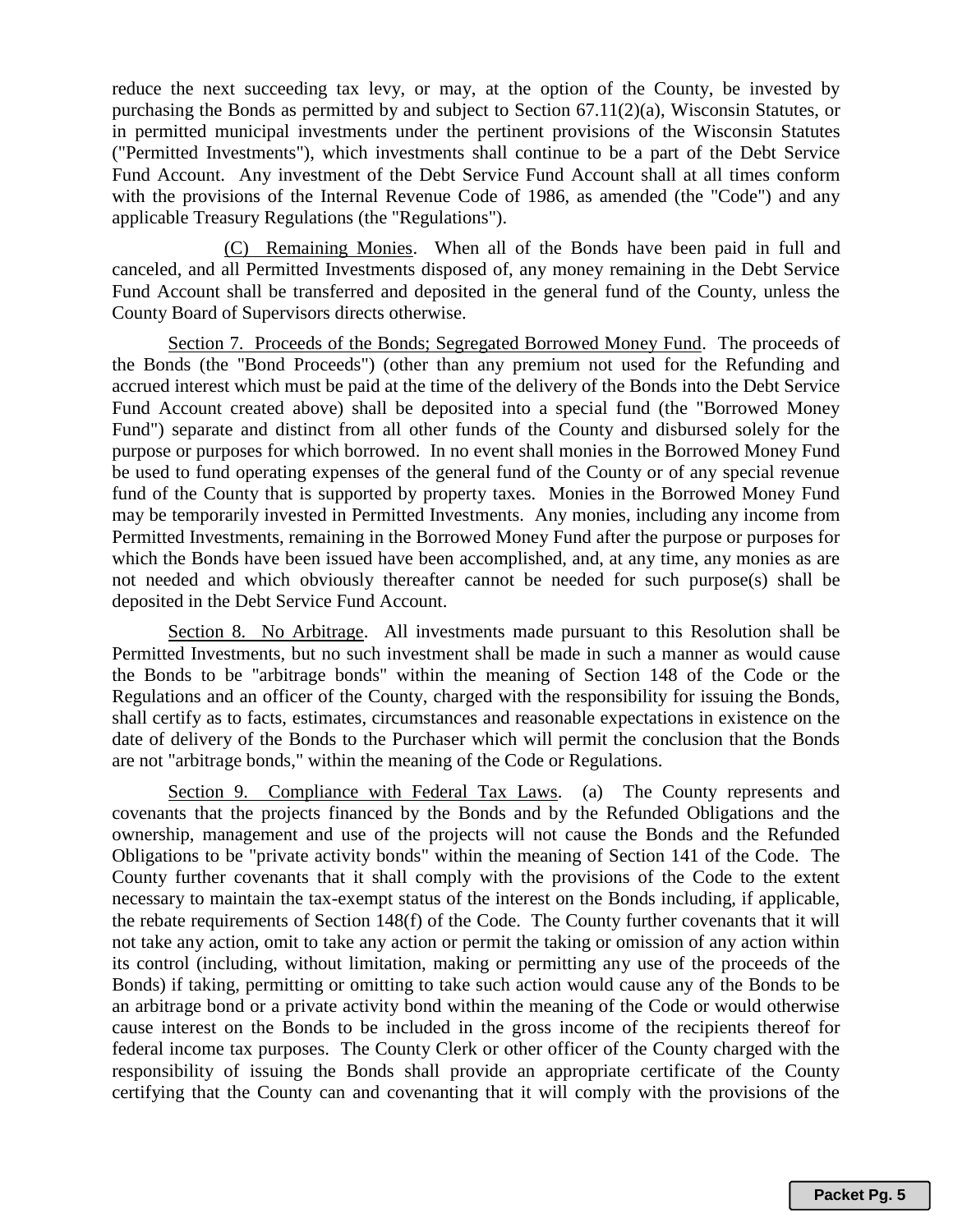#### Code and Regulations.

(b) The County also covenants to use its best efforts to meet the requirements and restrictions of any different or additional federal legislation which may be made applicable to the Bonds provided that in meeting such requirements the County will do so only to the extent consistent with the proceedings authorizing the Bonds and the laws of the State of Wisconsin and to the extent that there is a reasonable period of time in which to comply.

Section 10. Qualified Tax-Exempt Obligations. The Bonds are deemed designated as "qualified tax-exempt obligations" to the extent permitted by the provisions of Section  $265(b)(3)(D)(ii)$  of the Code. Any Bonds which cannot be deemed designated are hereby designated as "qualified tax-exempt obligations" pursuant to Section 265(b)(3) of the Code, relating to the ability of financial institutions to deduct from income for federal income tax purposes, interest expense that is allocable to carrying and acquiring tax-exempt obligations.

Section 11. Execution of the Bonds; Closing; Professional Services. The Bonds shall be issued in printed form, executed on behalf of the County by the manual or facsimile signatures of the Chairperson and County Clerk, authenticated, if required, by the Fiscal Agent (defined below), sealed with its official or corporate seal, if any, or a facsimile thereof, and delivered to the Purchaser upon payment to the County of the purchase price thereof, plus accrued interest to the date of delivery (the "Closing"). The facsimile signature of either of the officers executing the Bonds may be imprinted on the Bonds in lieu of the manual signature of the officer but, unless the County has contracted with a fiscal agent to authenticate the Bonds, at least one of the signatures appearing on each Bond shall be a manual signature. In the event that either of the officers whose signatures appear on the Bonds shall cease to be such officers before the Closing, such signatures shall, nevertheless, be valid and sufficient for all purposes to the same extent as if they had remained in office until the Closing. The aforesaid officers are hereby authorized and directed to do all acts and execute and deliver the Bonds and all such documents, certificates and acknowledgements as may be necessary and convenient to effectuate the Closing. The County hereby authorizes the officers and agents of the County to enter into, on its behalf, agreements and contracts in conjunction with the Bonds, including but not limited to agreements and contracts for legal, trust, fiscal agency, disclosure and continuing disclosure, and rebate calculation services. Any such contract heretofore entered into in conjunction with the issuance of the Bonds is hereby ratified and approved in all respects.

Section 12. Payment of the Bonds; Fiscal Agent. The principal of and interest on the Bonds shall be paid by the County Clerk or the County Treasurer (the "Fiscal Agent").

Section 13. Persons Treated as Owners; Transfer of Bonds. The County shall cause books for the registration and for the transfer of the Bonds to be kept by the Fiscal Agent. The person in whose name any Bond shall be registered shall be deemed and regarded as the absolute owner thereof for all purposes and payment of either principal or interest on any Bond shall be made only to the registered owner thereof. All such payments shall be valid and effectual to satisfy and discharge the liability upon such Bond to the extent of the sum or sums so paid.

Any Bond may be transferred by the registered owner thereof by surrender of the Bond at the office of the Fiscal Agent, duly endorsed for the transfer or accompanied by an assignment duly executed by the registered owner or his attorney duly authorized in writing. Upon such transfer, the Chairperson and County Clerk shall execute and deliver in the name of the transferee or transferees a new Bond or Bonds of a like aggregate principal amount, series and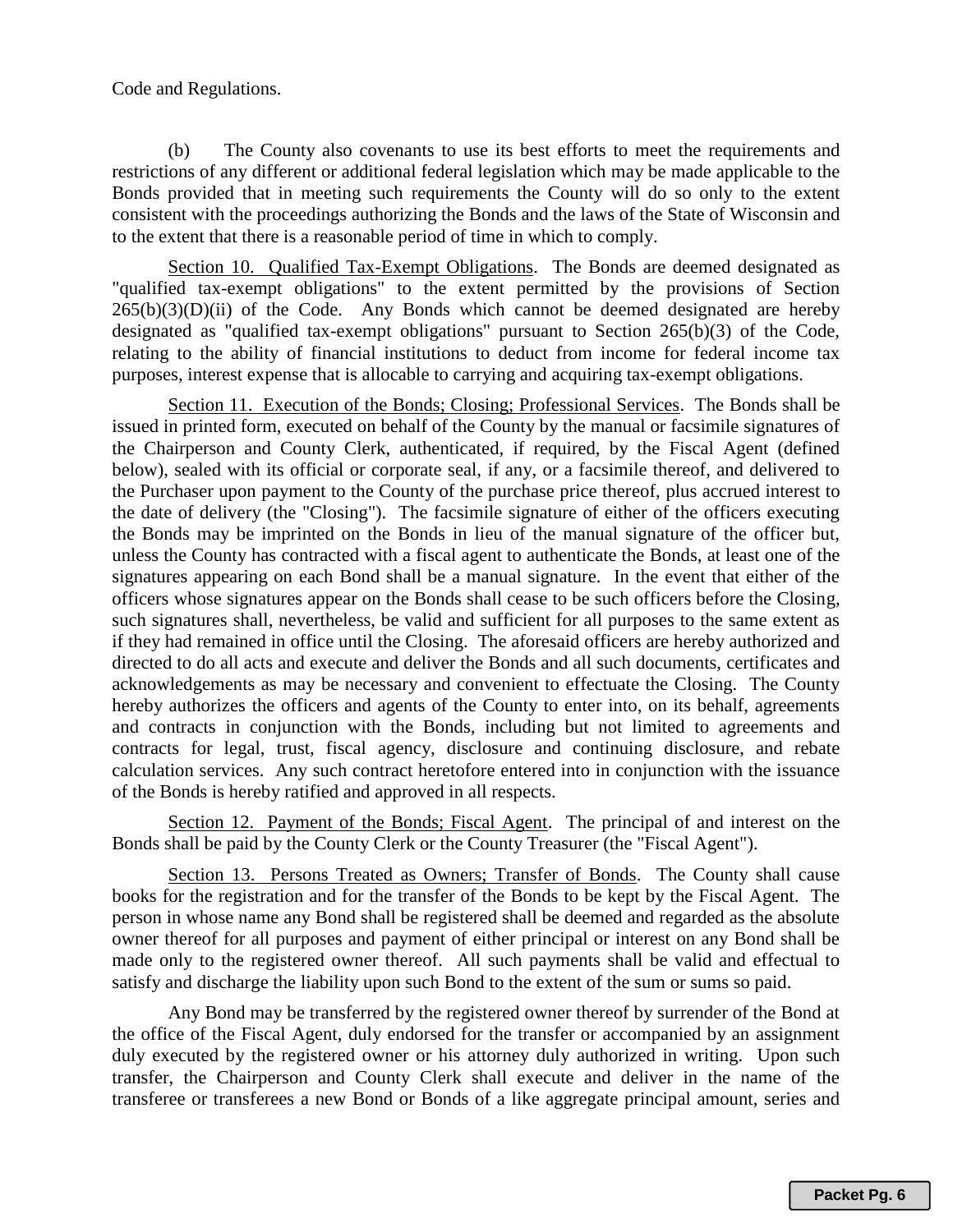maturity and the Fiscal Agent shall record the name of each transferee in the registration book. No registration shall be made to bearer. The Fiscal Agent shall cancel any Bond surrendered for transfer.

The County shall cooperate in any such transfer, and the Chairperson and County Clerk are authorized to execute any new Bond or Bonds necessary to effect any such transfer.

Section 14. Record Date. The 15th day of the calendar month next preceding each interest payment date shall be the record date for the Bonds (the "Record Date"). Payment of interest on the Bonds on any interest payment date shall be made to the registered owners of the Bonds as they appear on the registration book of the County at the close of business on the Record Date.

Section 15. Utilization of The Depository Trust Company Book-Entry-Only System. In order to make the Bonds eligible for the services provided by The Depository Trust Company, New York, New York ("DTC"), the County agrees to the applicable provisions set forth in the Blanket Issuer Letter of Representations, which the County Clerk or other authorized representative of the County is authorized and directed to execute and deliver to DTC on behalf of the County to the extent an effective Blanket Issuer Letter of Representations is not presently on file in the County Clerk's office.

Section 16. Official Statement. The County Board of Supervisors hereby approves the Preliminary Official Statement with respect to the Bonds and deems the Preliminary Official Statement as "final" as of its date for purposes of SEC Rule 15c2-12 promulgated by the Securities and Exchange Commission pursuant to the Securities and Exchange Act of 1934 (the "Rule"). All actions taken by officers of the County in connection with the preparation of such Preliminary Official Statement and any addenda to it or final Official Statement are hereby ratified and approved. In connection with the Closing, the appropriate County official shall certify the Preliminary Official Statement and any addenda or final Official Statement. The County Clerk shall cause copies of the Preliminary Official Statement and any addenda or final Official Statement to be distributed to the Purchaser.

Section 17. Undertaking to Provide Continuing Disclosure. The County hereby covenants and agrees, for the benefit of the owners of the Bonds, to enter into a written undertaking (the "Undertaking") if required by the Rule to provide continuing disclosure of certain financial information and operating data and timely notices of the occurrence of certain events in accordance with the Rule. The Undertaking shall be enforceable by the owners of the Bonds or by the Purchaser on behalf of such owners (provided that the rights of the owners and the Purchaser to enforce the Undertaking shall be limited to a right to obtain specific performance of the obligations thereunder and any failure by the County to comply with the provisions of the Undertaking shall not be an event of default with respect to the Bonds).

To the extent required under the Rule, the Chairperson and County Clerk, or other officer of the County charged with the responsibility for issuing the Bonds, shall provide a Continuing Disclosure Certificate for inclusion in the transcript of proceedings, setting forth the details and terms of the County's Undertaking.

Section 18. Redemption of the Refunded Obligations. The Refunded Obligations are hereby called for prior payment and redemption on March 1, 2022 at a price of par plus accrued interest to the date of redemption.

The County hereby directs the County Clerk to work with Baird to cause timely notice of redemption, in substantially the form attached hereto as Exhibit F and incorporated herein by this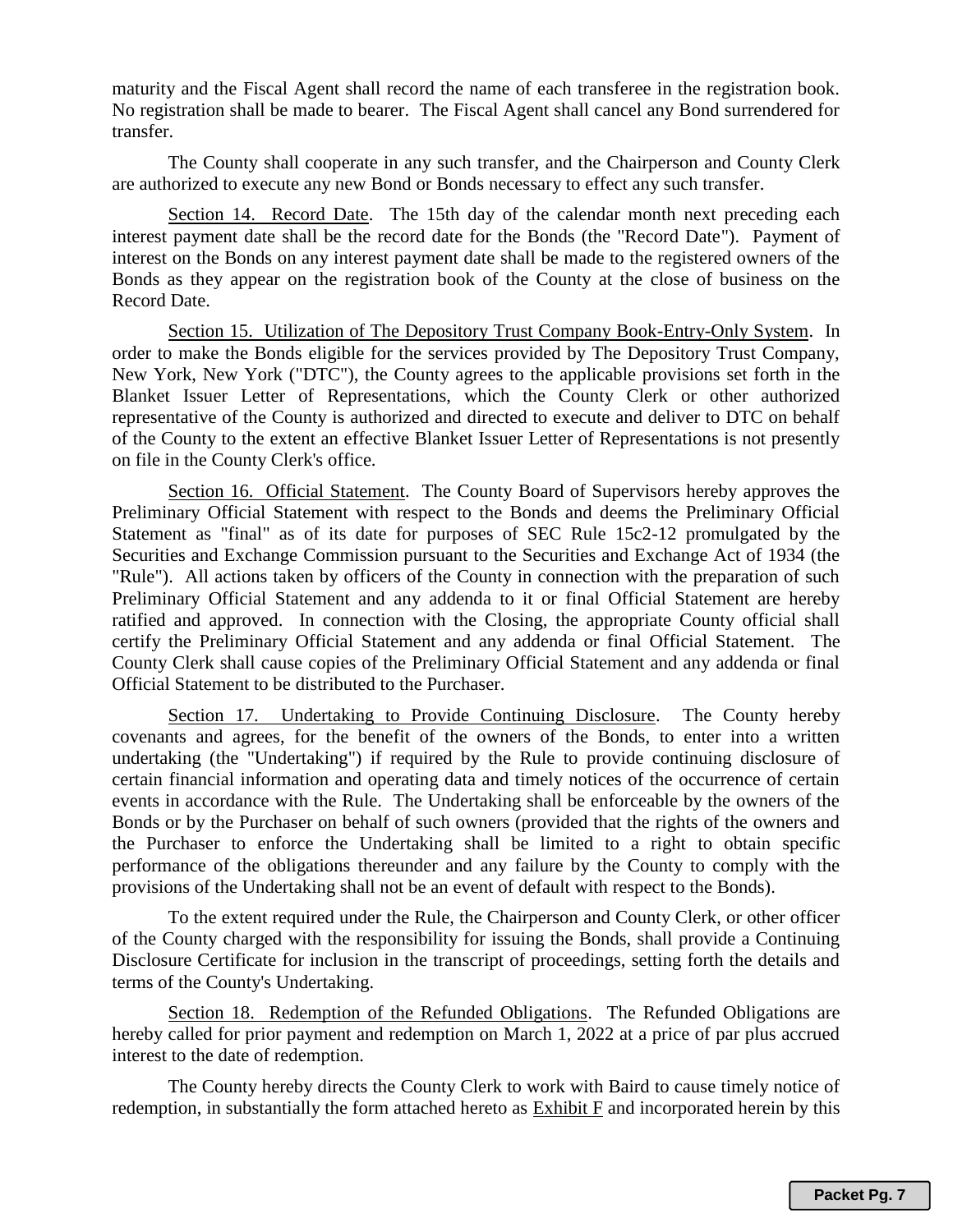reference (the "Notice"), to be provided at the times, to the parties and in the manner set forth on the Notice. Any and all actions heretofore taken by the officers and agents of the County to effectuate the redemption of the Refunded Obligations are hereby ratified and approved.

Section 19. Record Book. The County Clerk shall provide and keep the transcript of proceedings as a separate record book (the "Record Book") and shall record a full and correct statement of every step or proceeding had or taken in the course of authorizing and issuing the Bonds in the Record Book.

Section 20. Bond Insurance. If the Purchaser determines to obtain municipal bond insurance with respect to the Bonds, the officers of the County are authorized to take all actions necessary to obtain such municipal bond insurance. The Chairperson and County Clerk are authorized to agree to such additional provisions as the bond insurer may reasonably request and which are acceptable to the Chairperson and County Clerk including provisions regarding restrictions on investment of Bond proceeds, the payment procedure under the municipal bond insurance policy, the rights of the bond insurer in the event of default and payment of the Bonds by the bond insurer and notices to be given to the bond insurer. In addition, any reference required by the bond insurer to the municipal bond insurance policy shall be made in the form of Bond provided herein.

Section 21. Conflicting Resolutions; Severability; Effective Date. All prior resolutions, rules or other actions of the County Board of Supervisors or any parts thereof in conflict with the provisions hereof shall be, and the same are, hereby rescinded insofar as the same may so conflict. In the event that any one or more provisions hereof shall for any reason be held to be illegal or invalid, such illegality or invalidity shall not affect any other provisions hereof. The foregoing shall take effect immediately upon adoption and approval in the manner provided by law.

Dated at Port Washington, Wisconsin, this 19th day of January, 2022.

*SUMMARY: Resolution Authorizing the Issuance and Sale Of \$6,710,000 General Obligation Refunding Bonds* 

*VOTE REQUIRED: Majority*

EXECUTIVE COMMITTEE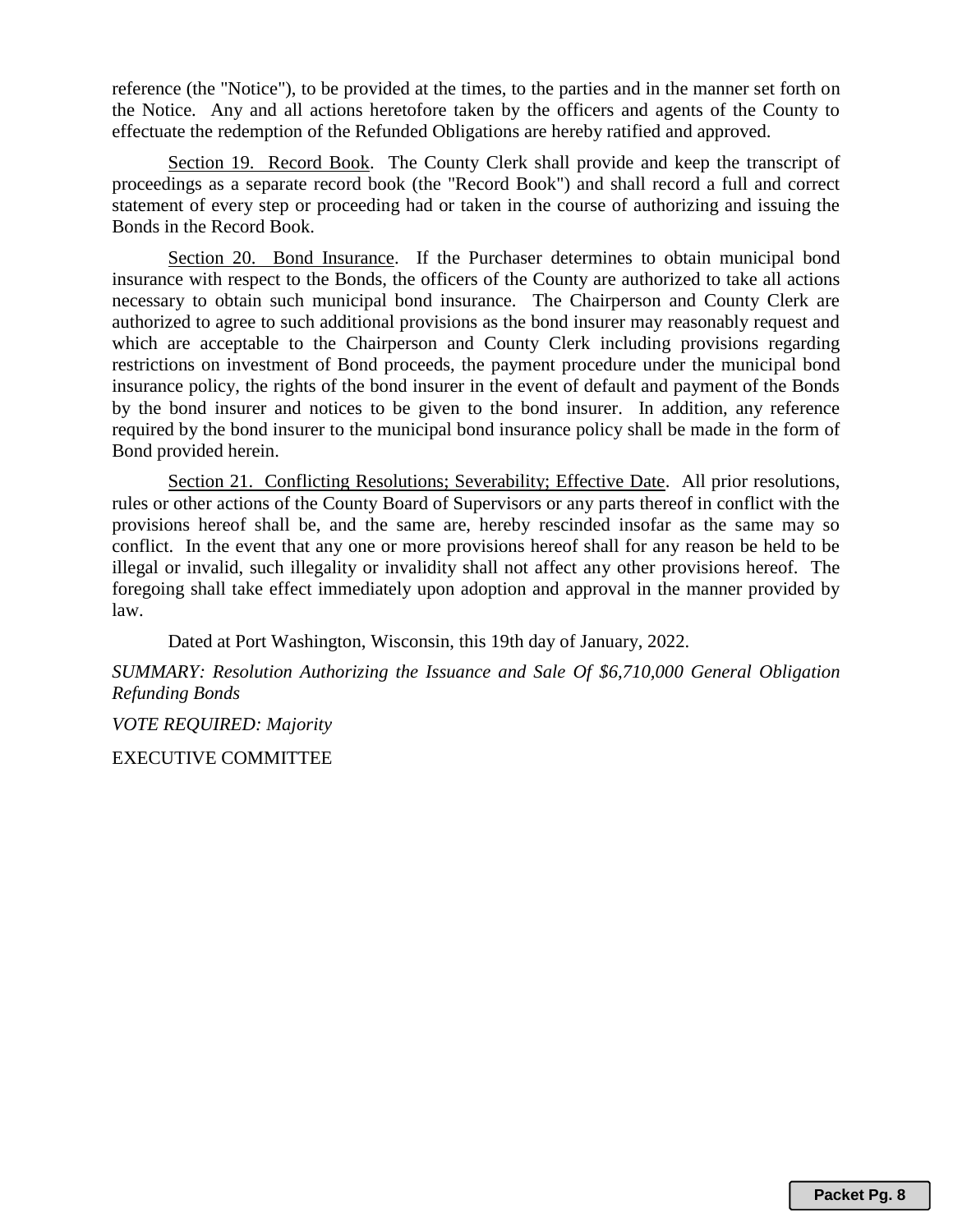# **Executive Committee**

# **AGENDA INFORMATION SHEET**

| <b>AGENDA DATE:</b> | <b>January 19, 2022</b> |
|---------------------|-------------------------|
| <b>DEPARTMENT:</b>  | Administrator           |
| <b>DIRECTOR:</b>    | <b>Jason Dzwinel</b>    |
| <b>PREPARER:</b>    | <b>Jason Dzwinel</b>    |

**Agenda Summary** (DRAFT) Resolution Authorizing the Issuance and Sale of \$6,710,000 General Obligation Refunding Bonds

BACKGROUND INFORMATION: The resolution will refinance the debt issued in 2014 for the rehabilitation of the Lasata Care Center Skilled Nursing Facility.

ANALYSIS: The refinancing will include the 12 remaining years of the debt issuance and decrease the current interest rates between 1.0% and 1.5% resulting in approximately \$800,000 in savings over the remaining years.

FISCAL IMPACT: \$800,000 in savings. This debt is supported by the operations of the Lasata Campus and does not impact the county debt levy.

RECOMMENDED MOTION: Staff respectfully requests that the Executive Committee approved the resoltuion to refinance the \$6,710,000 of General Obilgation Bonds.

# **ATTACHMENTS:**

• Baird Lasata Debt Refinancing Presentation (PDF)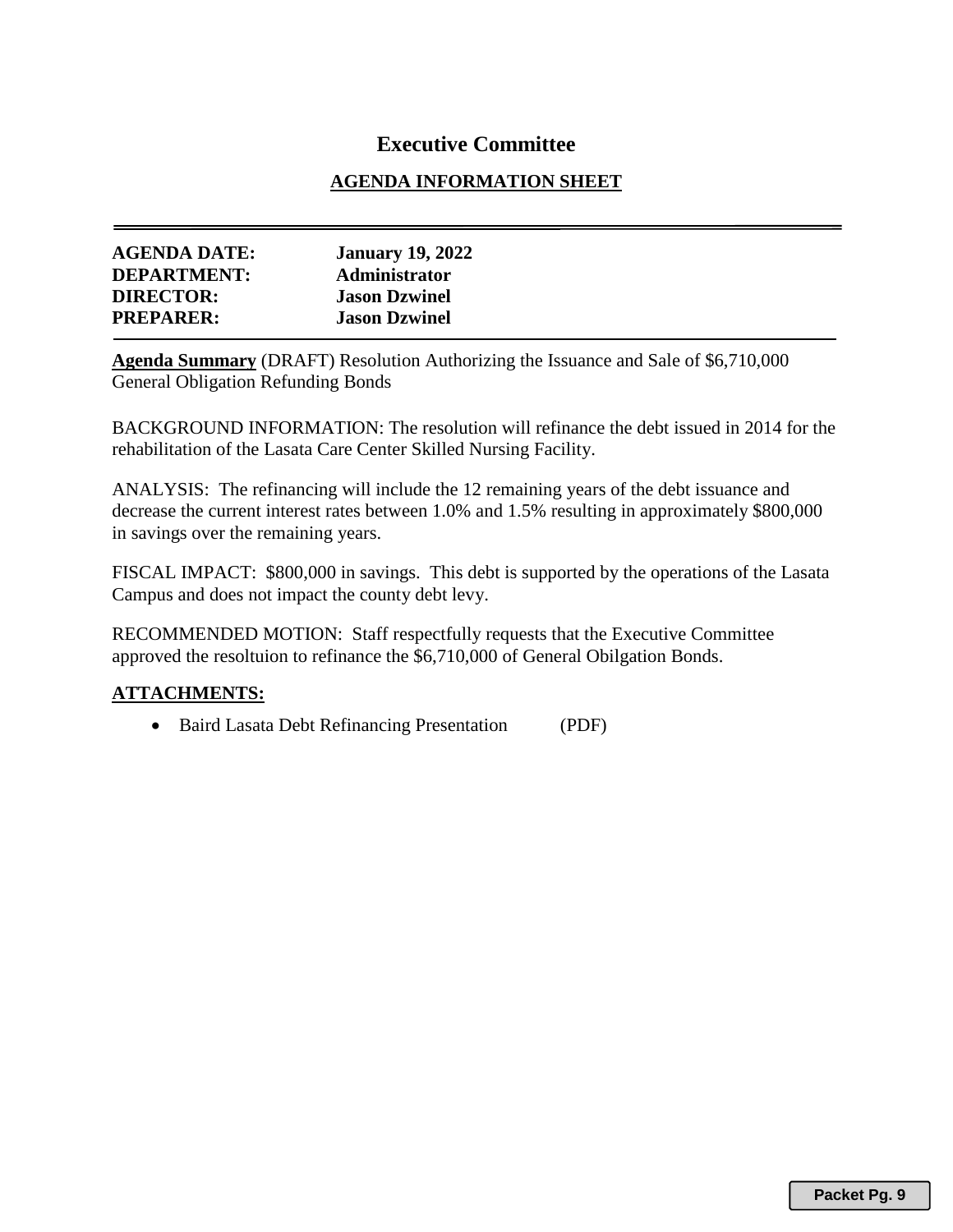

# **Attachment: Baird Lasata Debt Refinancing Presentation (RES.21-57 : RESOLUTION**

# **Ozaukee County** Refinancing Discussion

EXECUTIVE COMMITTEE JANUARY 3, 2022

Baird Public Finance<br>
Managing Director<br>
Managing Director<br>
Managing Director<br>
Managing Director<br>
A14.298.70<br>
bbrewer@rwbaird.co Brian C. Brev Managing Direct 414.298.70 bbrewer@rwbaird.com

**Packet Pg. 10**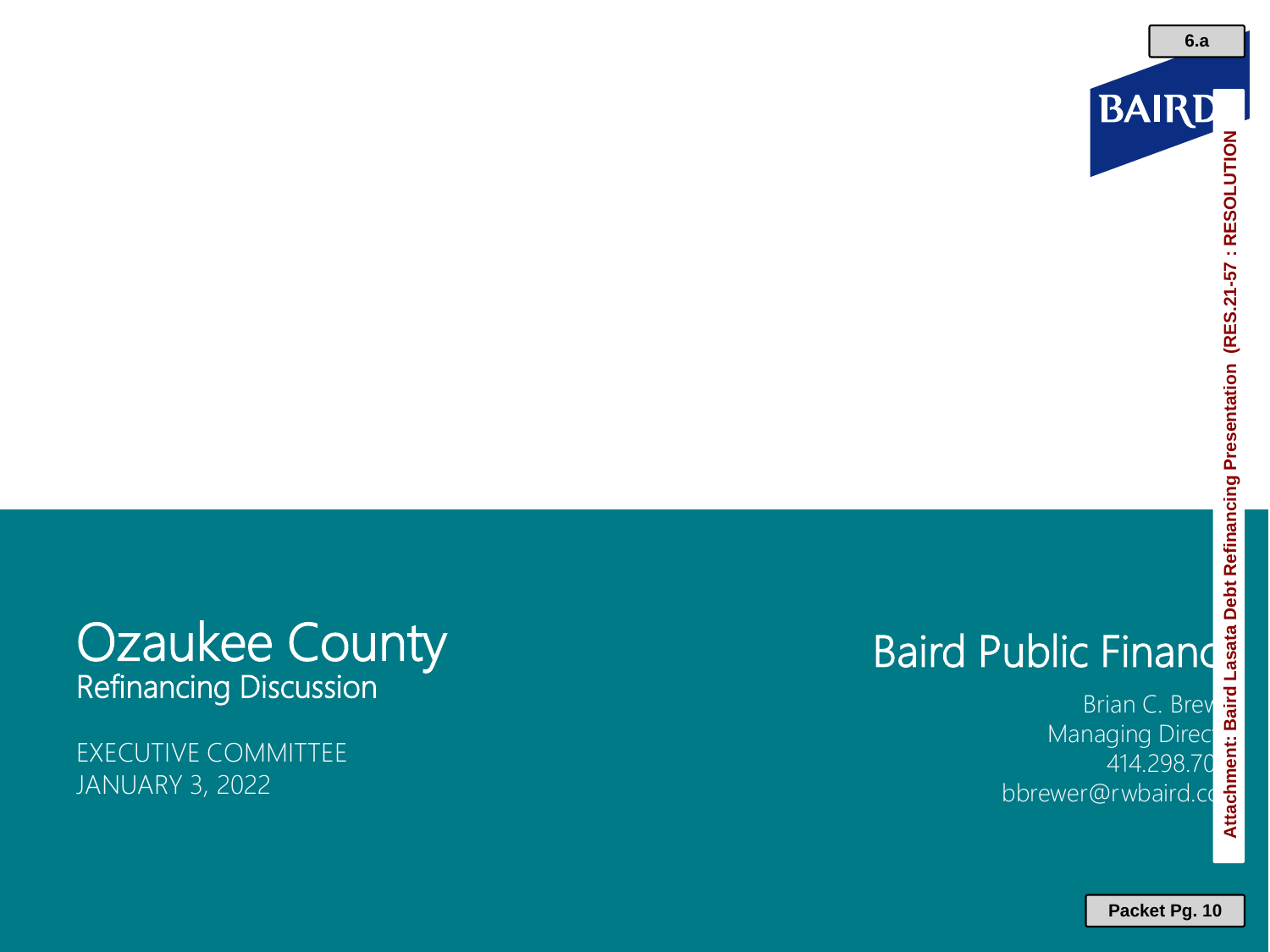# Ozaukee County **CREDIT RATING / HIGHLIGHTS**

**Moody's Investors Service ("Moody's") affirmed the County's general obligation debt rating of "Aaa" and with <sup>a</sup> "stable outlook" on March 29, 2021. "Aaa" is the highest general obligation rating available.** eneral obligation debt<br>
"Aaa" is the highest<br>
he following:<br>
Nisconsin Counties Rating Distribut<br>
as of November 2021<br>
Aaa<br>
Aa1<br>
Aa2<br>
Aa3<br>
A1<br>
A2<br>
A3<br>
Below Investment Grade<br>
Total WI County Ratings<br>
Median WI County Ratin

# **Moody's published Rating Action on March 29, 2021 highlighted the following:**

# **Credit Strengths:**

- Solid financial position
- Moderate leverage
- Sizable, diverse tax base with above average resident income levels

# **Credit Challenges:**

• Enterprise risk associated with a county-owned nursing home

# **Factors that could lead to downgrade:**

- Deterioration of tax base and resident socioeconomic profile
- Narrowing of operating reserves
- Significantly increased leverage

as of November 2021

Aaa 5

Aa1 11

Aa2 17 Aa3 6

A1 3

A2 2

A3 1 Below Investment Grade  $\begin{array}{c} \mid \\ \mid \\ \end{array}$ 

Total WI County Ratings | 45

Median WI County Rating | Aa2

2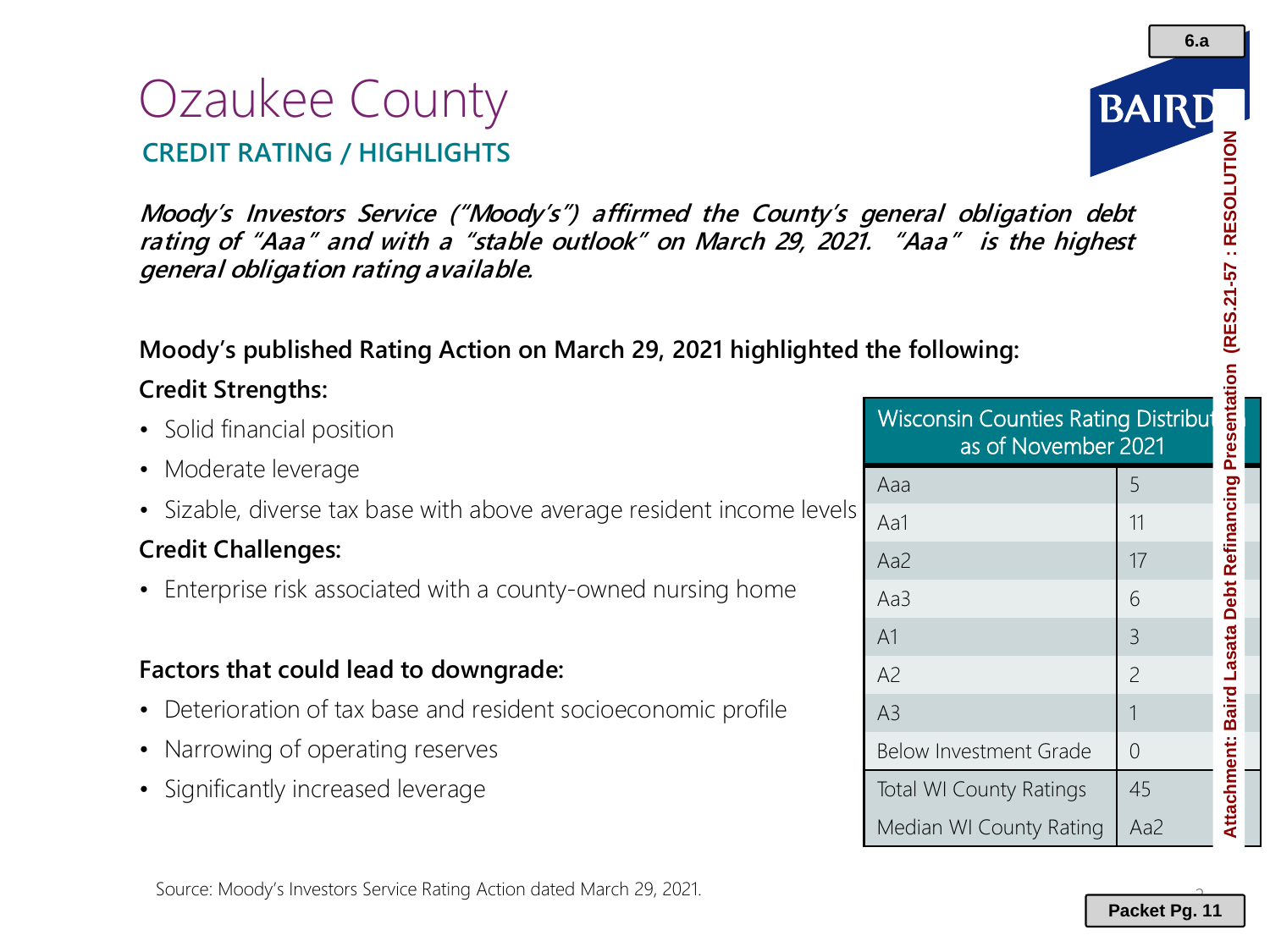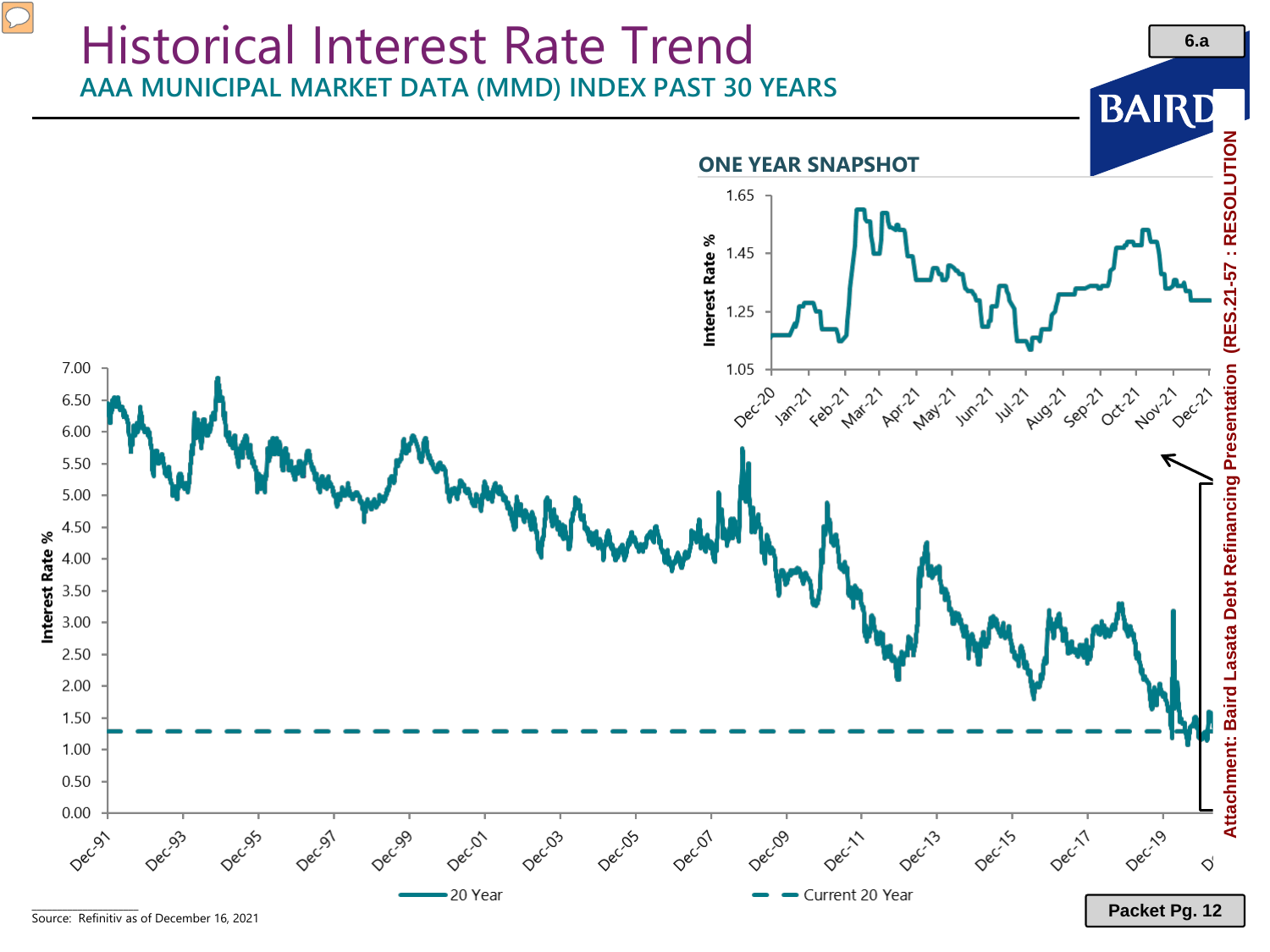# Ozaukee County **OUTSTANDING INDEBTEDNESS**

|                       |              | Issue:<br>Amount:              | $\mathbf{1}$<br>\$4,600,000 |                                                   |              | Issue:<br>Amount:                                                                                             | $\overline{2}$<br>\$2,415,000 |                                                                                                 |              | Issue:<br>Amount:  | 3<br>\$6,885,000    |                                                                                                                           |              |
|-----------------------|--------------|--------------------------------|-----------------------------|---------------------------------------------------|--------------|---------------------------------------------------------------------------------------------------------------|-------------------------------|-------------------------------------------------------------------------------------------------|--------------|--------------------|---------------------|---------------------------------------------------------------------------------------------------------------------------|--------------|
|                       |              | Type:                          |                             | General Obligation County Building Bonds          |              | Type:                                                                                                         |                               | General Obligation Refunding Bonds (AR)                                                         |              | Type:              |                     | General Obligation Promissory Notes                                                                                       |              |
|                       |              | Dated:                         | August 24, 2011             |                                                   |              | Dated:                                                                                                        | May 23, 2012                  |                                                                                                 |              | Dated:             | July 24, 2013       |                                                                                                                           |              |
|                       |              | Callable:                      | thereafter @ Par            | '22-'31 Callable 3/1/21 or on any date            |              | Callable:                                                                                                     | <b>Noncallable</b>            |                                                                                                 |              | Callable:          | thereafter @ Par    | '21-'23 Callable 3/1/20 or on any date                                                                                    |              |
| <b>PAYMENT PERIOD</b> |              | PRINCIPAL<br>(3/1)             | RATE                        | <b>INTEREST</b><br>$(3/1 & 8)$ 9/1)               | <b>TOTAL</b> | PRINCIPAL<br>(3/1)                                                                                            | RATE                          | <b>INTEREST</b><br>(3/1 & 9/1)                                                                  | <b>TOTAL</b> | PRINCIPAL<br>(3/1) | RATE                | <b>INTEREST</b><br>(3/1 & 9/1)                                                                                            | <b>TOTAL</b> |
| Jan-June<br>July-Dec  | 2021<br>2021 | \$215,000                      | 3.000%                      | \$50,428                                          | \$265,428    | \$375,000                                                                                                     | 3.000%                        | \$5,625                                                                                         | \$380,625    | \$730,000          | 2.100%              | \$27,653                                                                                                                  | \$757,653    |
| Jan-June<br>July-Dec  | 2022<br>2022 | $***$                          | 3.000%                      |                                                   |              |                                                                                                               |                               |                                                                                                 |              | $***$              | 2.250%              |                                                                                                                           |              |
| Jan-June<br>July-Dec  | 2023<br>2023 | $***$                          | 3.000%                      |                                                   |              |                                                                                                               |                               |                                                                                                 |              | $***$              | 3.000%              |                                                                                                                           |              |
| Jan-June<br>July-Dec  | 2024<br>2024 | ***                            | 3.000%                      |                                                   |              |                                                                                                               |                               |                                                                                                 |              |                    |                     |                                                                                                                           |              |
| Jan-June<br>July-Dec  | 2025<br>2025 | ***                            | 3.125%                      |                                                   |              |                                                                                                               |                               |                                                                                                 |              |                    |                     |                                                                                                                           |              |
| Jan-June<br>July-Dec  | 2026<br>2026 | $***$                          | 3.250%                      |                                                   |              |                                                                                                               |                               |                                                                                                 |              |                    |                     |                                                                                                                           |              |
| Jan-June<br>July-Dec  | 2027<br>2027 | $***$                          | 3.500%                      |                                                   |              |                                                                                                               |                               |                                                                                                 |              |                    |                     |                                                                                                                           |              |
| Jan-June<br>July-Dec  | 2028<br>2028 | $***$                          | 3.500%                      |                                                   |              |                                                                                                               |                               |                                                                                                 |              |                    |                     |                                                                                                                           |              |
| Jan-June<br>July-Dec  | 2029<br>2029 | ***                            | 3.750%                      |                                                   |              |                                                                                                               |                               |                                                                                                 |              |                    |                     |                                                                                                                           |              |
| Jan-June<br>July-Dec  | 2030<br>2030 | $***$                          | 4.000%                      |                                                   |              |                                                                                                               |                               |                                                                                                 |              |                    |                     |                                                                                                                           |              |
| Jan-June<br>July-Dec  | 2031<br>2031 | $***$                          | 4.000%                      |                                                   |              |                                                                                                               |                               |                                                                                                 |              |                    |                     |                                                                                                                           |              |
| Jan-June<br>July-Dec  | 2032<br>2032 |                                |                             |                                                   |              |                                                                                                               |                               |                                                                                                 |              |                    |                     |                                                                                                                           |              |
| Jan-June              | 2033         |                                |                             |                                                   |              |                                                                                                               |                               |                                                                                                 |              |                    |                     |                                                                                                                           |              |
| July-Dec<br>Jan-June  | 2033<br>2034 |                                |                             |                                                   |              |                                                                                                               |                               |                                                                                                 |              |                    |                     |                                                                                                                           |              |
| July-Dec              | 2034         |                                |                             |                                                   |              |                                                                                                               |                               |                                                                                                 |              |                    |                     |                                                                                                                           |              |
| Jan-June<br>July-Dec  | 2035<br>2035 |                                |                             |                                                   |              |                                                                                                               |                               |                                                                                                 |              |                    |                     |                                                                                                                           |              |
| Jan-June              | 2036         |                                |                             |                                                   |              |                                                                                                               |                               |                                                                                                 |              |                    |                     |                                                                                                                           |              |
| July-Dec<br>Jan-June  | 2036<br>2037 |                                |                             |                                                   |              |                                                                                                               |                               |                                                                                                 |              |                    |                     |                                                                                                                           |              |
| July-Dec              | 2037         |                                |                             |                                                   |              |                                                                                                               |                               |                                                                                                 |              |                    |                     |                                                                                                                           |              |
| Jan-June              | 2038         |                                |                             |                                                   |              |                                                                                                               |                               |                                                                                                 |              |                    |                     |                                                                                                                           |              |
| July-Dec<br>Jan-June  | 2038<br>2039 |                                |                             |                                                   |              |                                                                                                               |                               |                                                                                                 |              |                    |                     |                                                                                                                           |              |
| July-Dec              | 2039         |                                |                             |                                                   |              |                                                                                                               |                               |                                                                                                 |              |                    |                     |                                                                                                                           |              |
| Jan-June              | 2040         |                                |                             |                                                   |              |                                                                                                               |                               |                                                                                                 |              |                    |                     |                                                                                                                           |              |
| July-Dec              | 2040         |                                |                             |                                                   |              |                                                                                                               |                               |                                                                                                 |              |                    |                     |                                                                                                                           |              |
| Jan-June<br>July-Dec  | 2041<br>2041 |                                |                             |                                                   |              |                                                                                                               |                               |                                                                                                 |              |                    |                     |                                                                                                                           |              |
| <b>TOTAL</b>          |              | \$215,000                      |                             | \$50,428                                          | \$265,428    | \$375,000                                                                                                     |                               | \$5,625                                                                                         | \$380,625    | \$730,000          |                     | \$27,653                                                                                                                  | \$757,653    |
| Callable              |              |                                | Credit: Moody's Aaa         |                                                   |              |                                                                                                               | Credit: Moody's Aaa           |                                                                                                 |              |                    | Credit: Moody's Aaa |                                                                                                                           |              |
| <b>Maturities</b>     |              | Paying Agent: County Treasurer |                             | Purpose: Construction of buildings & related site |              | Paying Agent: County Treasurer<br>Paying Agent: County Treasurer<br>2012 Purpose: Advance Refunded 2006 Issue |                               |                                                                                                 |              |                    |                     | Purpose: Highway improvements; Justice Center                                                                             |              |
|                       |              | $***$                          |                             | improvements on County fairgrounds                |              |                                                                                                               |                               | 2006 Purpose: Acquisition & installation of equipment<br>of County's emergency radio backbone & |              |                    |                     | info techology; jail/courthouse camera;<br>historical building inprovements; elevator &                                   |              |
|                       |              |                                |                             | Current Refunded by 2/24/2021 Bonds               |              | related infrastructure                                                                                        |                               |                                                                                                 |              |                    |                     | HVAC at Admin. Center; Justice Center<br>communication tower; County fairgrounds<br>construction & improvements; Prioneer |              |
|                       |              |                                |                             |                                                   |              |                                                                                                               |                               |                                                                                                 |              |                    |                     | Village/Hawthorne Hills Park improvements                                                                                 |              |

**6.a**

 $\overline{a}$ **Packet Pg. 13**

**\*\*\*** Current Refunded by 4/28/2021 Bonds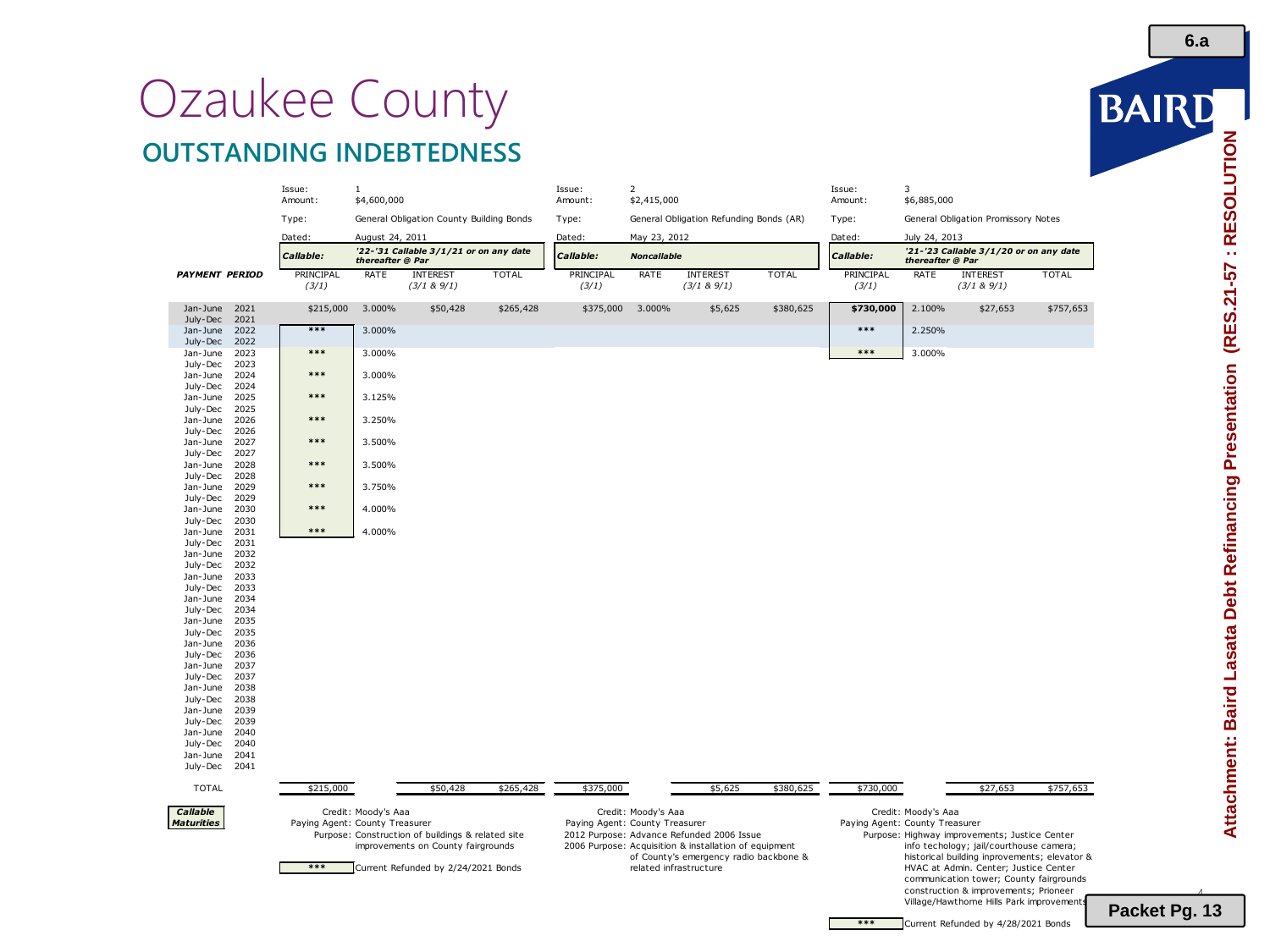# Ozaukee County

# **OUTSTANDING INDEBTEDNESS, CONTINUED**

|                       |              | Issue:                         | $\Delta$            |                                                                           |                          | Issue:                         | 5                |                                           |                       | Issue:                         | 6                       |                                        |                       |
|-----------------------|--------------|--------------------------------|---------------------|---------------------------------------------------------------------------|--------------------------|--------------------------------|------------------|-------------------------------------------|-----------------------|--------------------------------|-------------------------|----------------------------------------|-----------------------|
|                       |              | Amount:                        | \$10,000,000        |                                                                           |                          | Amount:                        | \$7,150,000      |                                           |                       | Amount:                        | \$4,000,000             |                                        |                       |
|                       |              | Type:                          |                     | General Obligation County Building Bonds                                  |                          | Type:                          |                  | General Obligation Refunding Bonds (AR)   |                       | Type:                          |                         | General Obligation Promissory Notes    |                       |
|                       |              | Dated:                         | August 28, 2014     |                                                                           |                          | Dated:                         | February 2, 2015 |                                           |                       | Dated:                         | March 7, 2019           |                                        |                       |
|                       |              | <i><b>Callable:</b></i>        | thereafter @ Par    | '23-'34 Callable 3/1/22 or on any date                                    |                          | Callable:                      | thereafter @ Par | '24-'28 Callable 3/1/23 or on any date    |                       | Callable:                      | thereafter @ Par        | '26-'29 Callable 3/1/25 or on any date |                       |
| <b>PAYMENT PERIOD</b> |              | PRINCIPAL                      | RATE                | <b>INTEREST</b>                                                           | <b>TOTAL</b>             | PRINCIPAL                      | RATE             | <b>INTEREST</b>                           | <b>TOTAL</b>          | PRINCIPAL                      | RATE                    | <b>INTEREST</b>                        | <b>TOTAL</b>          |
|                       |              | (3/1)                          |                     | (3/1 & 8 & 9/1)                                                           |                          | (3/1)                          |                  | (3/1 & 8)9/1)                             |                       | (9/1/19 & 3/1)<br>Thereafter)  |                         | (3/1 & 8)9/1)                          |                       |
| Jan-June<br>July-Dec  | 2021<br>2021 | \$465,000                      | 3.000%              | \$115,525<br>\$108,550                                                    | \$580,525<br>\$108,550   | \$620,000                      | 3.000%           | \$91,363<br>\$82,063                      | \$711,363<br>\$82,063 | \$345,000                      | 2.000%                  | \$46,600<br>\$43,150                   | \$391,600<br>\$43,150 |
| Jan-June<br>July-Dec  | 2022<br>2022 | \$480,000                      | 3.000%              | \$108,550<br>\$101,350                                                    | \$588,550<br>\$101,350   | \$645,000                      | 3.000%           | \$82,063<br>\$72,388                      | \$727,063<br>\$72,388 | \$355,000                      | 2.000%                  | \$43,150<br>\$39,600                   | \$398,150<br>\$39,600 |
| Jan-June<br>July-Dec  | 2023<br>2023 | \$490,000                      | 2.000%              | \$101,350<br>\$96,450                                                     | \$591,350<br>\$96,450    | \$670,000                      | 3.000%           | \$72,388<br>\$62,338                      | \$742,388<br>\$62,338 | \$360,000                      | 2.000%                  | \$39,600<br>\$36,000                   | \$399,600<br>\$36,000 |
| Jan-June              | 2024         | \$500,000                      | 2.125%              | \$96,450                                                                  | \$596,450                | \$695,000                      | 3.000%           | \$62,338                                  | \$757,338             | \$370,000                      | 3.000%                  | \$36,000                               | \$406,000             |
| July-Dec<br>Jan-June  | 2024<br>2025 | \$515,000                      | 2.500%              | \$91,138<br>\$91,138                                                      | \$91,138<br>\$606,138    | \$725,000                      | 3.000%           | \$51,913<br>\$51,913                      | \$51,913<br>\$776,913 | \$380,000                      | 3.000%                  | \$30,450<br>\$30,450                   | \$30,450<br>\$410,450 |
| July-Dec              | 2025         |                                |                     | \$84,700                                                                  | \$84,700                 |                                |                  | \$41,038                                  | \$41,038              |                                |                         | \$24,750                               | \$24,750              |
| Jan-June<br>July-Dec  | 2026<br>2026 | \$525,000                      | 2.750%              | \$84,700<br>\$77,481                                                      | \$609,700<br>\$77,481    | \$750,000                      | 3.500%           | \$41,038<br>\$27,913                      | \$791,038<br>\$27,913 | \$395,000                      | 3.000%                  | \$24,750<br>\$18,825                   | \$419,750<br>\$18,825 |
| Jan-June              | 2027         | \$540,000                      | 3.000%              | \$77,481                                                                  | $$617,481$ .             | \$780,000                      | 3.500%           | \$27,913                                  | \$807,913             | \$405,000                      | 3.000%                  | \$18,825                               | \$423,825             |
| July-Dec<br>Jan-June  | 2027<br>2028 | \$560,000                      | 3.000%              | \$69,381<br>\$69,381                                                      | \$69,381<br>\$629,381    | \$815,000                      | 3.500%           | \$14,263<br>\$14,263                      | \$14,263<br>\$829,263 | \$420,000                      | 3.000%                  | \$12,750<br>\$12,750                   | \$12,750<br>\$432,750 |
| July-Dec              | 2028         |                                |                     | \$60,981                                                                  | \$60,981                 |                                |                  |                                           |                       |                                |                         | \$6,450                                | \$6,450               |
| Jan-June<br>July-Dec  | 2029<br>2029 | \$575,000                      | 3.000%              | \$60,981<br>\$52,356                                                      | \$635,981<br>\$52,356    |                                |                  |                                           |                       | \$430,000                      | 3.000%                  | \$6,450                                | \$436,450             |
| Jan-June              | 2030         | \$595,000                      | 3.125%              | \$52,356                                                                  | \$647,356                |                                |                  |                                           |                       |                                |                         |                                        |                       |
| July-Dec<br>Jan-June  | 2030<br>2031 | \$610,000                      | 3.250%              | \$43,059<br>\$43,059                                                      | \$43,059<br>\$653,059    |                                |                  |                                           |                       |                                |                         |                                        |                       |
| July-Dec              | 2031         |                                |                     | \$33,147                                                                  | \$33,147                 |                                |                  |                                           |                       |                                |                         |                                        |                       |
| Jan-June<br>July-Dec  | 2032<br>2032 | \$635,000                      | 3.500%              | \$33,147<br>\$22,034                                                      | \$668,147<br>\$22,034    |                                |                  |                                           |                       |                                |                         |                                        |                       |
| Jan-June              | 2033         | \$655,000                      | 3.250%              | \$22,034                                                                  | \$677,034                |                                |                  |                                           |                       |                                |                         |                                        |                       |
| July-Dec<br>Jan-June  | 2033<br>2034 | \$675,000                      | 3.375%              | \$11,391<br>\$11,391                                                      | \$11,391<br>$$686,391$ . |                                |                  |                                           |                       |                                |                         |                                        |                       |
| July-Dec              | 2034         |                                |                     |                                                                           |                          |                                |                  |                                           |                       |                                |                         |                                        |                       |
| Jan-June<br>July-Dec  | 2035<br>2035 |                                |                     |                                                                           |                          |                                |                  |                                           |                       |                                |                         |                                        |                       |
| Jan-June              | 2036         |                                |                     |                                                                           |                          |                                |                  |                                           |                       |                                |                         |                                        |                       |
| July-Dec              | 2036         |                                |                     |                                                                           |                          |                                |                  |                                           |                       |                                |                         |                                        |                       |
| Jan-June<br>July-Dec  | 2037<br>2037 |                                |                     |                                                                           |                          |                                |                  |                                           |                       |                                |                         |                                        |                       |
| Jan-June              | 2038         |                                |                     |                                                                           |                          |                                |                  |                                           |                       |                                |                         |                                        |                       |
| July-Dec              | 2038         |                                |                     |                                                                           |                          |                                |                  |                                           |                       |                                |                         |                                        |                       |
| Jan-June<br>July-Dec  | 2039<br>2039 |                                |                     |                                                                           |                          |                                |                  |                                           |                       |                                |                         |                                        |                       |
| Jan-June              | 2040         |                                |                     |                                                                           |                          |                                |                  |                                           |                       |                                |                         |                                        |                       |
| July-Dec              | 2040         |                                |                     |                                                                           |                          |                                |                  |                                           |                       |                                |                         |                                        |                       |
| Jan-June              | 2041         |                                |                     |                                                                           |                          |                                |                  |                                           |                       |                                |                         |                                        |                       |
| July-Dec              | 2041         |                                |                     |                                                                           |                          |                                |                  |                                           |                       |                                |                         |                                        |                       |
| <b>TOTAL</b>          |              | \$7,820,000                    |                     | \$1,819,563                                                               | \$9,639,563              | \$5,700,000                    |                  | \$795,188                                 | \$6,495,188           | \$3,460,000                    |                         | \$470,550                              | \$3,930,550           |
| Callable              |              |                                | Credit: Moody's Aaa |                                                                           |                          | Credit: Aaa                    |                  |                                           |                       | Credit: Aaa                    |                         |                                        |                       |
| <b>Maturities</b>     |              | Paying Agent: County Treasurer |                     |                                                                           |                          | Paying Agent: County Treasurer |                  |                                           |                       | Paying Agent: County Treasurer |                         |                                        |                       |
|                       |              |                                |                     | Purpose: Renovation & construction improvements<br>to Lasata Care Center. |                          | 2008 Purpose: Lasata RCAC      |                  | 2015 Purpose: Advance Refunded 2008 Bonds |                       |                                | Purpose: Radio Projects | Notes: Bid premium of \$50,168.30      | Pa                    |
|                       |              |                                |                     |                                                                           | $\sim$                   |                                |                  |                                           |                       |                                |                         |                                        |                       |

**6.a**

BAIRD

5 **Packet Pg. 14**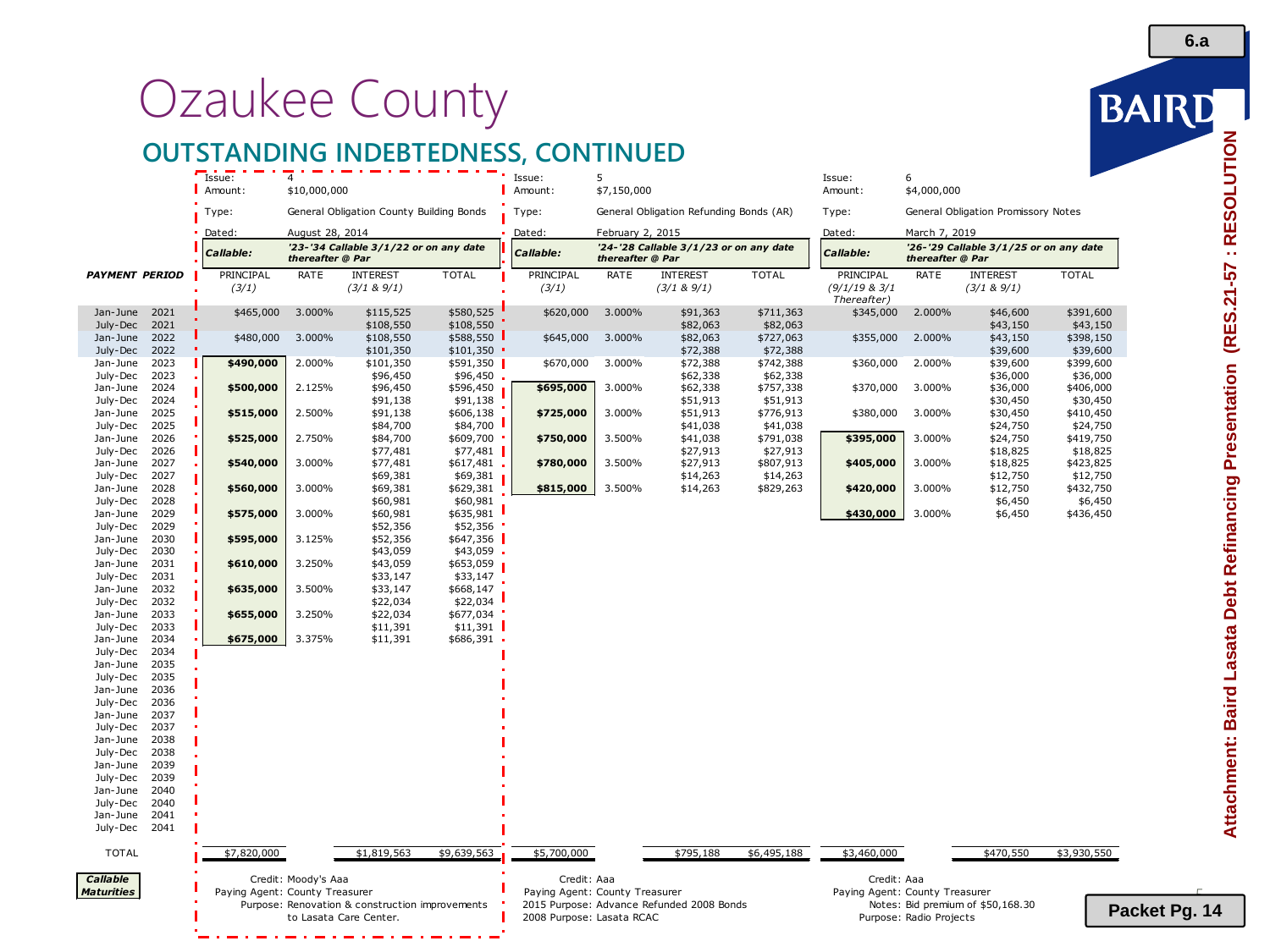# Ozaukee County

# **OUTSTANDING INDEBTEDNESS, CONTINUED**

|                                      | Issue:<br>Amount:                            | $\overline{7}$<br>\$2,610,000           |                                         |                       | Issue:<br>Amount:              | 8<br>\$7,750,000                       |                                                |                       |              |                        |                                       |                                    |                                      |
|--------------------------------------|----------------------------------------------|-----------------------------------------|-----------------------------------------|-----------------------|--------------------------------|----------------------------------------|------------------------------------------------|-----------------------|--------------|------------------------|---------------------------------------|------------------------------------|--------------------------------------|
|                                      | Type:                                        |                                         | General Obligation Refunding Bonds (CR) |                       | Type:                          | General Obligation Corporate Purpose   |                                                |                       |              |                        | TOTAL GENERAL OBLIGATION DEBT SERVICE |                                    |                                      |
|                                      | Dated:                                       |                                         |                                         |                       | Dated:                         | Bonds (CR/New Money)<br>April 28, 2021 |                                                |                       |              |                        |                                       |                                    |                                      |
|                                      | Callable:                                    | February 24, 2021<br><b>Noncallable</b> |                                         |                       | Callable:                      | thereafter @ Par                       | '30-'41 Callable 3/1/29 or on any date         |                       |              |                        |                                       |                                    |                                      |
| <b>PAYMENT PERIOD</b>                | PRINCIPAL                                    | RATE                                    | <b>INTEREST</b>                         | <b>TOTAL</b>          | PRINCIPAL                      | RATE                                   | <b>INTEREST</b>                                | <b>TOTAL</b>          | PRINCIPAL    | <b>INTEREST</b>        | <b>TOTAL</b>                          | <b>FISCAL YEAR</b><br><b>TOTAL</b> | <b>CALENDAR YEAR</b><br><b>TOTAL</b> |
|                                      | (3/1)                                        |                                         | (3/1 & 9/1)                             |                       | (3/1)                          |                                        | (3/1 & 9/1)                                    |                       |              |                        |                                       | Jan-June Only                      |                                      |
| 2021<br>Jan-June                     |                                              |                                         |                                         |                       |                                |                                        |                                                |                       | \$2,750,000  | \$337,193              | \$3,087,193                           | \$3,087,193                        |                                      |
| 2021<br>July-Dec                     |                                              |                                         | \$17,921                                | \$17,921              |                                |                                        |                                                |                       |              | \$251,683              | \$251,683                             |                                    | \$3,338,876                          |
| Jan-June<br>2022<br>July-Dec<br>2022 | \$240,000                                    | 1.000%                                  | \$17,250<br>\$16,050                    | \$257,250<br>\$16,050 | \$435,000                      | 3.000%                                 | \$133,962<br>\$73,056                          | \$568,962<br>\$73,056 | \$2,155,000  | \$384,974<br>\$302,444 | \$2,539,974<br>\$302,444              | \$2,791,658                        | \$2,842,418                          |
| Jan-June<br>2023                     | \$245,000                                    | 1.000%                                  | \$16,050                                | \$261,050             | \$495,000                      | 3.000%                                 | \$73,056                                       | \$568,056             | \$2,260,000  | \$302,444              | \$2,562,444                           | \$2,864,888                        |                                      |
| July-Dec<br>2023                     |                                              |                                         | \$14,825                                | \$14,825              |                                |                                        | \$65,631                                       | \$65,631              |              | \$275,244              | \$275,244                             |                                    | \$2,837,688                          |
| Jan-June<br>2024                     | \$245,000                                    | 1.000%                                  | \$14,825                                | \$259,825             | \$520,000                      | 3.000%                                 | \$65,631                                       | \$585,631             | \$2,330,000  | \$275,244              | \$2,605,244                           | \$2,880,488                        |                                      |
| July-Dec<br>2024                     |                                              |                                         | \$13,600                                | \$13,600              |                                |                                        | \$57,831                                       | \$57,831              |              | \$244,931              | \$244,931                             |                                    | \$2,850,175                          |
| 2025<br>Jan-June                     | \$255,000                                    | 1.000%                                  | \$13,600                                | \$268,600             | \$530,000                      | 2.000%                                 | \$57,831                                       | \$587,831             | \$2,405,000  | \$244,931              | \$2,649,931                           | \$2,894,863                        |                                      |
| July-Dec<br>2025                     |                                              |                                         | \$12,325                                | \$12,325              |                                |                                        | \$52,531                                       | \$52,531              |              | \$215,344              | \$215,344                             |                                    | \$2,865,275                          |
| Jan-June<br>2026                     | \$255,000                                    | 1.000%                                  | \$12,325                                | \$267,325             | \$535,000                      | 2.000%                                 | \$52,531                                       | \$587,531             | \$2,460,000  | \$215,344              | \$2,675,344                           | \$2,890,688                        |                                      |
| July-Dec<br>2026<br>Jan-June<br>2027 | \$260,000                                    | 1.000%                                  | \$11,050<br>\$11,050                    | \$11,050<br>\$271,050 | \$550,000                      | 2.000%                                 | \$47,181<br>\$47,181                           | \$47,181<br>\$597,181 | \$2,535,000  | \$182,450<br>\$182,450 | \$182,450<br>\$2,717,450              | \$2,899,900                        | \$2,857,794                          |
| July-Dec<br>2027                     |                                              |                                         | \$9,750                                 | \$9,750               |                                |                                        | \$41,681                                       | \$41,681              |              | \$147,825              | \$147,825                             |                                    | \$2,865,275                          |
| Jan-June<br>2028                     | \$270,000                                    | 1.000%                                  | \$9,750                                 | \$279,750             | \$560,000                      | 2.000%                                 | \$41,681                                       | \$601,681             | \$2,625,000  | \$147,825              | \$2,772,825                           | \$2,920,650                        |                                      |
| July-Dec<br>2028                     |                                              |                                         | \$8,400                                 | \$8,400               |                                |                                        | \$36,081                                       | \$36,081              |              | \$111,913              | \$111,913                             |                                    | \$2,884,738                          |
| Jan-June<br>2029                     | \$270,000                                    | 2.000%                                  | \$8,400                                 | \$278,400             | \$575,000                      | 2.000%                                 | \$36,081                                       | \$611,081             | \$1,850,000  | \$111,913              | \$1,961,913                           | \$2,073,825                        |                                      |
| July-Dec<br>2029                     |                                              |                                         | \$5,700                                 | \$5,700               |                                |                                        | \$30,331                                       | \$30,331              |              | \$88,388               | \$88,388                              |                                    | \$2,050,300                          |
| Jan-June<br>2030                     | \$280,000                                    | 2.000%                                  | \$5,700                                 | \$285,700             | \$580,000                      | 1.500%                                 | \$30,331                                       | \$610,331             | \$1,455,000  | \$88,388               | \$1,543,388                           | \$1,631,775                        |                                      |
| July-Dec<br>2030                     |                                              |                                         | \$2,900                                 | \$2,900               |                                |                                        | \$25,981                                       | \$25,981              |              | \$71,941               | \$71,941                              |                                    | \$1,615,328                          |
| Jan-June<br>2031                     | \$290,000                                    | 2.000%                                  | \$2,900                                 | \$292,900             | \$590,000                      | 1.500%                                 | \$25,981                                       | \$615,981             | \$1,490,000  | \$71,941               | \$1,561,941                           | \$1,633,881                        |                                      |
| July-Dec<br>2031<br>Jan-June<br>2032 |                                              |                                         |                                         |                       | \$220,000                      | 1.500%                                 | \$21,556<br>\$21,556                           | \$21,556<br>\$241,556 | \$855,000    | \$54,703<br>\$54,703   | \$54,703<br>\$909,703                 | \$964,406                          | \$1,616,644                          |
| July-Dec<br>2032                     |                                              |                                         |                                         |                       |                                |                                        | \$19,906                                       | \$19,906              |              | \$41,941               | \$41,941                              |                                    | \$951,644                            |
| Jan-June<br>2033                     |                                              |                                         |                                         |                       | \$220,000                      | 1.500%                                 | \$19,906                                       | \$239,906             | \$875,000    | \$41,941               | \$916,941                             | \$958,881                          |                                      |
| July-Dec<br>2033                     |                                              |                                         |                                         |                       |                                |                                        | \$18,256                                       | \$18,256              |              | \$29,647               | \$29,647                              |                                    | \$946,588                            |
| Jan-June<br>2034                     |                                              |                                         |                                         |                       | \$225,000                      | 1.500%                                 | \$18,256                                       | \$243,256             | \$900,000    | \$29,647               | \$929,647                             | \$959,294                          |                                      |
| July-Dec<br>2034                     |                                              |                                         |                                         |                       |                                |                                        | \$16,569                                       | \$16,569              |              | \$16,569               | \$16,569                              |                                    | \$946,216                            |
| Jan-June<br>2035                     |                                              |                                         |                                         |                       | \$230,000                      | 1.750%                                 | \$16,569                                       | \$246,569             | \$230,000    | \$16,569               | \$246,569                             | \$263,138                          |                                      |
| July-Dec<br>2035                     |                                              |                                         |                                         |                       |                                |                                        | \$14,556                                       | \$14,556              |              | \$14,556               | \$14,556                              |                                    | \$261,125                            |
| Jan-June<br>2036                     |                                              |                                         |                                         |                       | \$235,000                      | 1.750%                                 | \$14,556                                       | \$249,556             | \$235,000    | \$14,556               | \$249,556                             | \$264,113                          |                                      |
| July-Dec<br>2036<br>Jan-June<br>2037 |                                              |                                         |                                         |                       | \$240,000                      | 2.000%                                 | \$12,500<br>\$12,500                           | \$12,500<br>\$252,500 | \$240,000    | \$12,500<br>\$12,500   | \$12,500<br>\$252,500                 | \$265,000                          | \$262,056                            |
| July-Dec<br>2037                     |                                              |                                         |                                         |                       |                                |                                        | \$10,100                                       | \$10,100              |              | \$10,100               | \$10,100                              |                                    | \$262,600                            |
| Jan-June<br>2038                     |                                              |                                         |                                         |                       | \$245,000                      | 2.000%                                 | \$10,100                                       | \$255,100             | \$245,000    | \$10,100               | \$255,100                             | \$265,200                          |                                      |
| July-Dec<br>2038                     |                                              |                                         |                                         |                       |                                |                                        | \$7,650                                        | \$7,650               |              | \$7,650                | \$7,650                               |                                    | \$262,750                            |
| Jan-June<br>2039                     |                                              |                                         |                                         |                       | \$250,000                      | 2.000%                                 | \$7,650                                        | \$257,650             | \$250,000    | \$7,650                | \$257,650                             | \$265,300                          |                                      |
| July-Dec<br>2039                     |                                              |                                         |                                         |                       |                                |                                        | \$5,150                                        | \$5,150               |              | \$5,150                | \$5,150                               |                                    | \$262,800                            |
| Jan-June<br>2040                     |                                              |                                         |                                         |                       | \$255,000                      | 2.000%                                 | \$5,150                                        | \$260,150             | \$255,000    | \$5,150                | \$260,150                             | \$265,300                          |                                      |
| July-Dec<br>2040                     |                                              |                                         |                                         |                       |                                |                                        | \$2,600                                        | \$2,600               |              | \$2,600                | \$2,600                               |                                    | \$262,750                            |
| Jan-June<br>2041<br>July-Dec<br>2041 |                                              |                                         |                                         |                       | \$260,000                      | 2.000%                                 | \$2,600                                        | \$262,600             | \$260,000    | \$2,600                | \$262,600                             | \$265,200                          | \$262,600                            |
|                                      |                                              |                                         |                                         |                       |                                |                                        |                                                |                       |              |                        |                                       |                                    |                                      |
| <b>TOTAL</b>                         | \$2,610,000                                  |                                         | \$224,371                               | \$2,834,371           | \$7,750,000                    |                                        | \$1,252,262                                    | \$9,002,262           | \$28,660,000 | \$4,645,638            | \$33,305,638                          | \$33,305,638                       | \$33,305,638                         |
| Callable                             | Credit: Aaa                                  |                                         |                                         |                       | Credit: "Aaa"                  |                                        |                                                |                       |              |                        |                                       |                                    |                                      |
| <b>Maturities</b>                    | Paying Agent: County Treasurer               |                                         |                                         |                       | Paying Agent: County Treasurer |                                        |                                                |                       |              |                        |                                       |                                    |                                      |
|                                      | Notes: Bid premium of \$168,225.95<br>Notes: |                                         |                                         |                       |                                |                                        |                                                |                       |              |                        |                                       |                                    |                                      |
|                                      |                                              | Purpose: CR of 2011 Bonds               |                                         |                       |                                | Purpose: CR of 2013 Notes              |                                                |                       |              |                        |                                       |                                    |                                      |
|                                      |                                              |                                         |                                         |                       |                                |                                        | CR of 2017 Master Lease Purchase Agreement     |                       |              |                        |                                       |                                    |                                      |
|                                      |                                              |                                         |                                         |                       |                                |                                        | Sheriff Storage Building at the Justice Center |                       |              |                        |                                       |                                    |                                      |

BAIRD

 $\overline{\phantom{0}}$ **Packet Pg. 15**

Shelter/Bathroom at Lion's Den Park Highway Storage Building

Parks Storage Building to replace an old building Shelter/Bathroom at Covered Bridge Park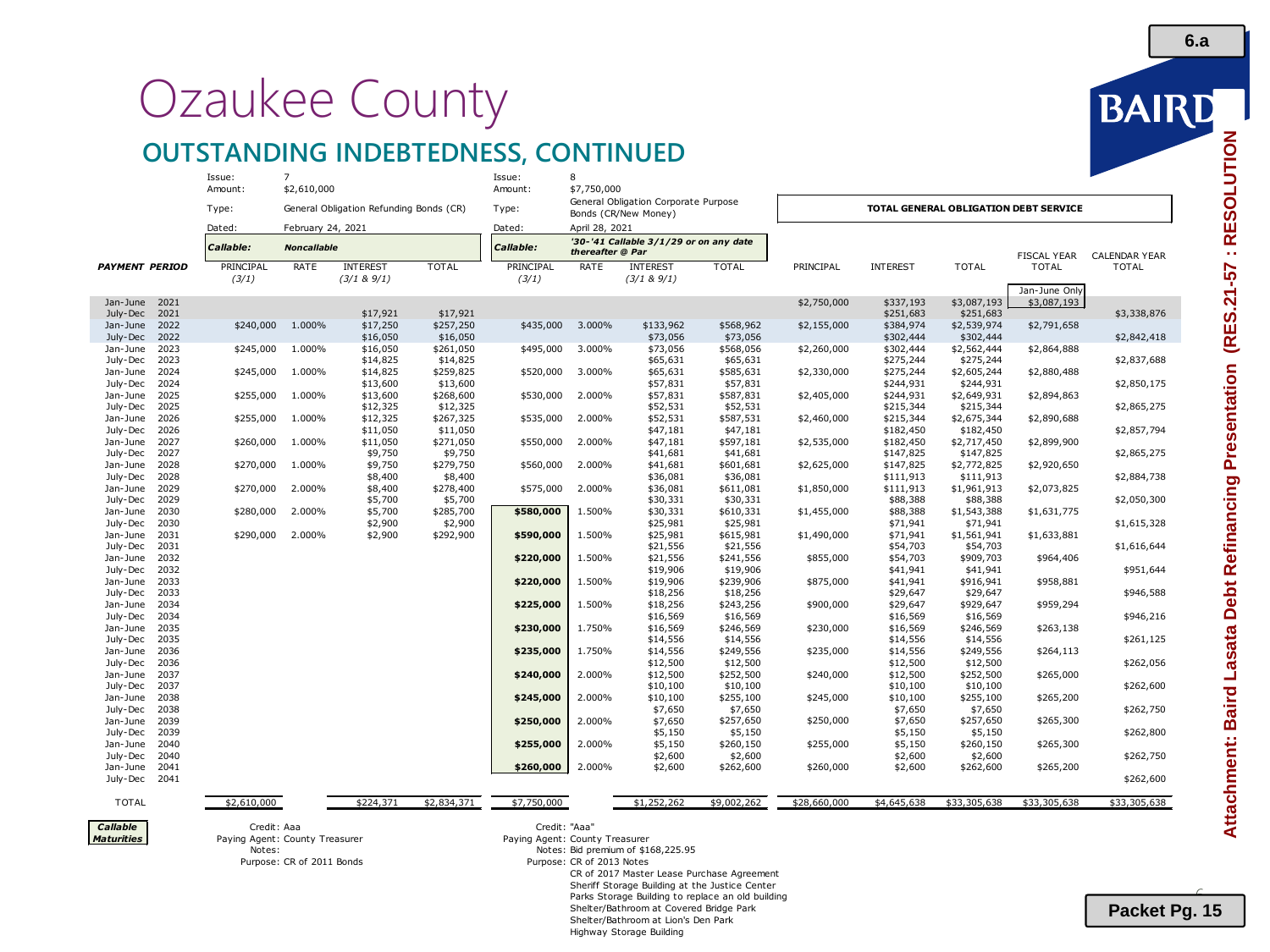# Ozaukee County **ILLUSTRATION OF OUTSTANDING INDEBTEDNESS**



■ Levy Outstanding Indebtedness ■ Lasata Outstanding Indebtedness

7 **Packet Pg. 16**

BAIRD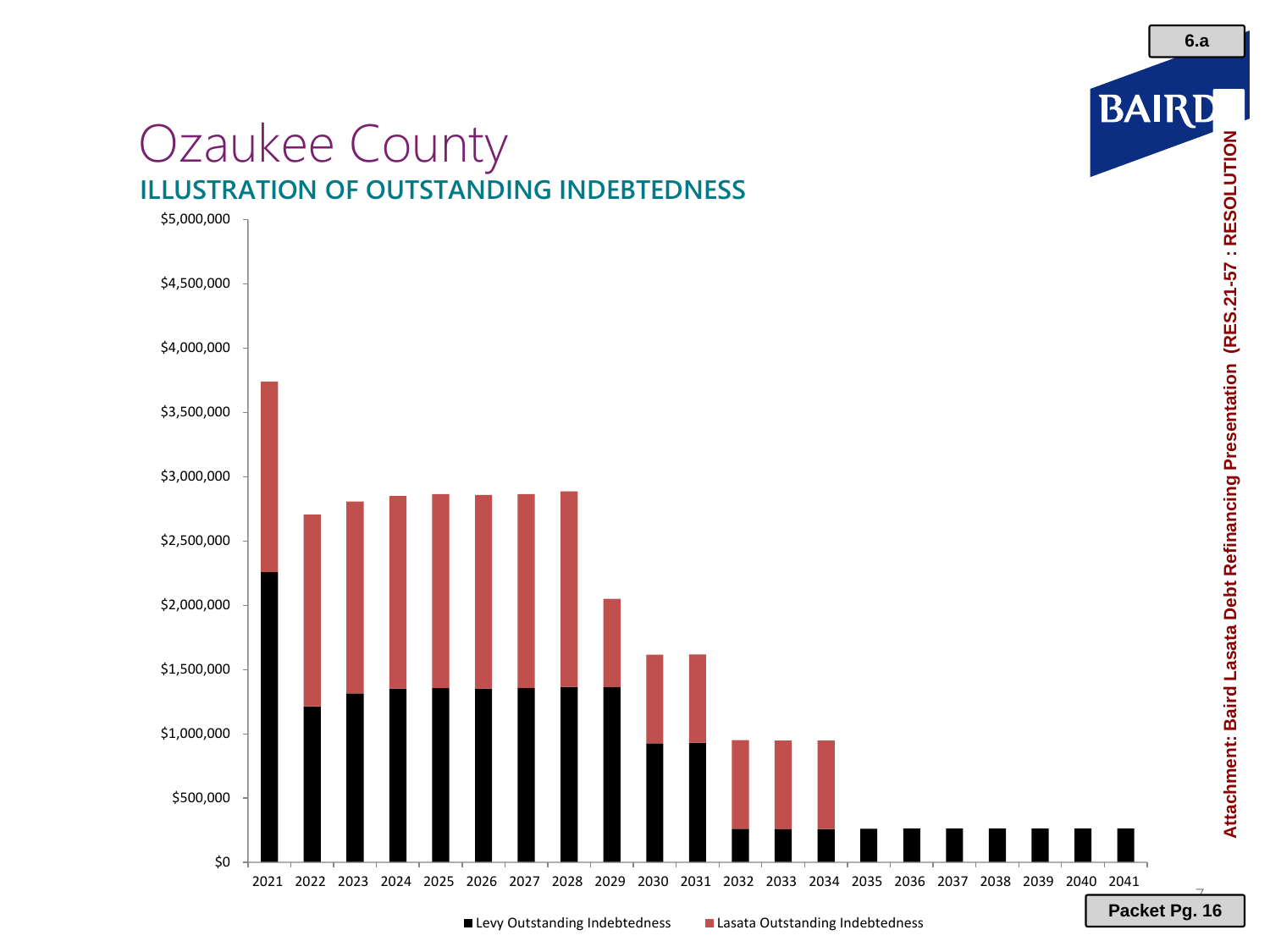# Ozaukee County **HYPOTHETICAL REFINANCING ILLUSTRATION**



|                                                                                                      |                                                                                                                                                                                      |                                                                                                                                | <b>BEFORE REFINANCING</b>                                                                                                                                                       |                                                                                                                                                                                                                                                                                                                                                                                                                                                                                                    |                                                                                                                                                                                                     |                                                                                                                      |                                                                                                              |                                |                                                                                                                                                                         | <b>AFTER REFINANCING</b>                                                                                                                                              |                                                                                                                                                                                     |                                                                                                        |                                                                                                                                                                                                     |                                                                                                                            |
|------------------------------------------------------------------------------------------------------|--------------------------------------------------------------------------------------------------------------------------------------------------------------------------------------|--------------------------------------------------------------------------------------------------------------------------------|---------------------------------------------------------------------------------------------------------------------------------------------------------------------------------|----------------------------------------------------------------------------------------------------------------------------------------------------------------------------------------------------------------------------------------------------------------------------------------------------------------------------------------------------------------------------------------------------------------------------------------------------------------------------------------------------|-----------------------------------------------------------------------------------------------------------------------------------------------------------------------------------------------------|----------------------------------------------------------------------------------------------------------------------|--------------------------------------------------------------------------------------------------------------|--------------------------------|-------------------------------------------------------------------------------------------------------------------------------------------------------------------------|-----------------------------------------------------------------------------------------------------------------------------------------------------------------------|-------------------------------------------------------------------------------------------------------------------------------------------------------------------------------------|--------------------------------------------------------------------------------------------------------|-----------------------------------------------------------------------------------------------------------------------------------------------------------------------------------------------------|----------------------------------------------------------------------------------------------------------------------------|
|                                                                                                      |                                                                                                                                                                                      | \$10,000,000<br>G.O. County Building Bonds<br>Dated August 28, 2014                                                            |                                                                                                                                                                                 | <b>OTHER</b><br><b>LASATA</b><br><b>DEBT</b><br><b>SERVICE</b>                                                                                                                                                                                                                                                                                                                                                                                                                                     | <b>TOTAL</b><br><b>DEBT</b><br><b>SERVICE</b>                                                                                                                                                       |                                                                                                                      | \$10,000,000<br>G.O. County Building Bonds<br>Dated August 28, 2014                                          |                                |                                                                                                                                                                         | \$6,700,000<br>G.O. Refunding Bonds (CR)<br>Dated February 23, 2022 <sup>1</sup>                                                                                      | $\epsilon$                                                                                                                                                                          | <b>OTHER</b><br><b>LASATA</b><br><b>DEBT</b><br><b>SERVICE</b>                                         | <b>TOTAL</b><br><b>NEW DEBT</b><br><b>SERVICE</b>                                                                                                                                                   | <b>POTE</b><br><b>DEBTS</b><br><b>SAVI</b>                                                                                 |
| Calendar<br>Year                                                                                     | PRINCIPAL<br>(3/1)                                                                                                                                                                   | RATE                                                                                                                           | <b>INTEREST</b><br>(3/1 & 8)9/1)                                                                                                                                                |                                                                                                                                                                                                                                                                                                                                                                                                                                                                                                    |                                                                                                                                                                                                     |                                                                                                                      | PRINCIPAL<br>(3/1)                                                                                           | <b>INTEREST</b><br>(3/1 & 9/1) | PRINCIPAL<br>(3/1)                                                                                                                                                      | <b>INTEREST</b><br>(3/1 & 8)9/1)<br>$AIC =$<br>1.51%                                                                                                                  | <b>TOTAL</b>                                                                                                                                                                        |                                                                                                        |                                                                                                                                                                                                     | I (RES.21                                                                                                                  |
| 2022<br>2023<br>2024<br>2025<br>2026<br>2027<br>2028<br>2029<br>2030<br>2031<br>2032<br>2033<br>2034 | \$480,000<br>\$490,000<br>\$500,000<br>\$515,000<br>\$525,000<br>\$540,000<br>\$560,000<br>\$575,000<br>\$595,000<br>\$610,000<br>\$635,000<br>\$655,000<br>\$675,000<br>\$7,355,000 | 3.000%<br>2.000%<br>2.125%<br>2.500%<br>2.750%<br>3.000%<br>3.000%<br>3.000%<br>3.125%<br>3.250%<br>3.500%<br>3.250%<br>3.375% | \$209,900<br>\$197,800<br>\$187,588<br>\$175,838<br>\$162,181<br>\$146,863<br>\$130,363<br>\$113,338<br>\$95,416<br>\$76,206<br>\$55,181<br>\$33,425<br>\$11,391<br>\$1,595,488 | \$799,450<br>\$804,725<br>\$809,250<br>\$817,950<br>\$818,950<br>\$822,175<br>\$829,263<br>\$5,701,763                                                                                                                                                                                                                                                                                                                                                                                             | \$1,489,350<br>\$1,492,525<br>\$1,496,838<br>\$1,508,788<br>\$1,506,131<br>\$1,509,038<br>\$1,519,625<br>\$688,338<br>\$690,416<br>\$686,206<br>\$690,181<br>\$688,425<br>\$686,391<br>\$14,652,250 | $\ast$<br>$\ast$<br>$\ast$<br>$\ast$<br>$\ast$<br>$\ast$<br>$\ast$<br>$\ast$<br>$\ast$<br>$\ast$<br>$\ast$<br>$\ast$ | \$480,000<br>***<br>***<br>***<br>***<br>***<br>***<br>***<br>$***$<br>***<br>***<br>***<br>***<br>\$480,000 | \$108,550<br>\$108,550         | \$515,000<br>\$520,000<br>\$530,000<br>\$530,000<br>\$535,000<br>\$550,000<br>\$555,000<br>\$570,000<br>\$580,000<br>\$595,000<br>\$605,000<br>\$615,000<br>\$6,700,000 | \$56,243<br>\$105,125<br>\$99,950<br>\$94,700<br>\$89,400<br>\$84,075<br>\$75,900<br>\$64,850<br>\$53,600<br>\$42,100<br>\$30,350<br>\$18,350<br>\$6,150<br>\$820,793 | \$56,243<br>\$620,125<br>\$619,950<br>\$624,700<br>\$619,400<br>\$619,075<br>\$625,900<br>\$619,850<br>\$623,600<br>\$622,100<br>\$625,350<br>\$623,350<br>\$621,150<br>\$7,520,793 | \$799,450<br>\$804,725<br>\$809,250<br>\$817,950<br>\$818,950<br>\$822,175<br>\$829,263<br>\$5,701,763 | \$1,444,243<br>\$1,424,850<br>\$1,429,200<br>\$1,442,650<br>\$1,438,350<br>\$1,441,250<br>\$1,455,163<br>\$619,850<br>\$623,600<br>\$622,100<br>\$625,350<br>\$623,350<br>\$621,150<br>\$13,811,106 | \$<br>$\boldsymbol{\mathcal{L}}$<br>\$<br>\$<br>\$<br>\$<br>\$<br>\$<br>\$<br>\$<br>$\boldsymbol{\mathcal{F}}$<br>\$<br>38 |
|                                                                                                      | Maturities callable 3/1/2022 or any date thereafter.                                                                                                                                 | <b>CALLABLE MATURITIES</b>                                                                                                     |                                                                                                                                                                                 |                                                                                                                                                                                                                                                                                                                                                                                                                                                                                                    |                                                                                                                                                                                                     |                                                                                                                      | ***                                                                                                          | REFINANCED WITH 2022 ISSUE.    |                                                                                                                                                                         |                                                                                                                                                                       |                                                                                                                                                                                     |                                                                                                        |                                                                                                                                                                                                     | $($ \$                                                                                                                     |
|                                                                                                      |                                                                                                                                                                                      |                                                                                                                                |                                                                                                                                                                                 | (1) This illustration represents a mathematical calculation of potential interest cost savings (cost), assuming hypothetical<br>rates based on current rates for municipal bonds as of 12/13/21 +10bps. Actual rates may vary. If actual rates are<br>higher than those assumed, the interest cost savings would be lower. This illustration provides information and is not<br>intended to be a recommendation, proposal or suggestion for a refinancing or otherwise to be considered as advice. |                                                                                                                                                                                                     |                                                                                                                      |                                                                                                              |                                |                                                                                                                                                                         |                                                                                                                                                                       |                                                                                                                                                                                     |                                                                                                        |                                                                                                                                                                                                     | 57<br>\$7<br>$\mathbf{1}$                                                                                                  |
|                                                                                                      |                                                                                                                                                                                      |                                                                                                                                |                                                                                                                                                                                 |                                                                                                                                                                                                                                                                                                                                                                                                                                                                                                    |                                                                                                                                                                                                     |                                                                                                                      |                                                                                                              |                                |                                                                                                                                                                         |                                                                                                                                                                       |                                                                                                                                                                                     |                                                                                                        | <b>Interest Rate Sensitivity</b>                                                                                                                                                                    |                                                                                                                            |
|                                                                                                      |                                                                                                                                                                                      |                                                                                                                                |                                                                                                                                                                                 | (2) Present value calculated using the All Inclusive Cost (AIC) of 1.51% as the discount rate.<br>Inclusive of estimated investment earnings calculated using an estimated investment rate of 0.05%.                                                                                                                                                                                                                                                                                               |                                                                                                                                                                                                     |                                                                                                                      |                                                                                                              |                                |                                                                                                                                                                         |                                                                                                                                                                       |                                                                                                                                                                                     | Change<br>in Rates<br>$-0.30%$<br>$-0.20%$<br>$-0.10%$<br>$+0.10%$                                     | Est. PV %<br>Savings<br>12.608%<br>11.896%<br>11.193%<br>9.802%                                                                                                                                     | Est. F<br>Savir<br>\$866,<br>\$817,<br>\$769,<br>\$673,                                                                    |

+0.30% 8.434% \$579,8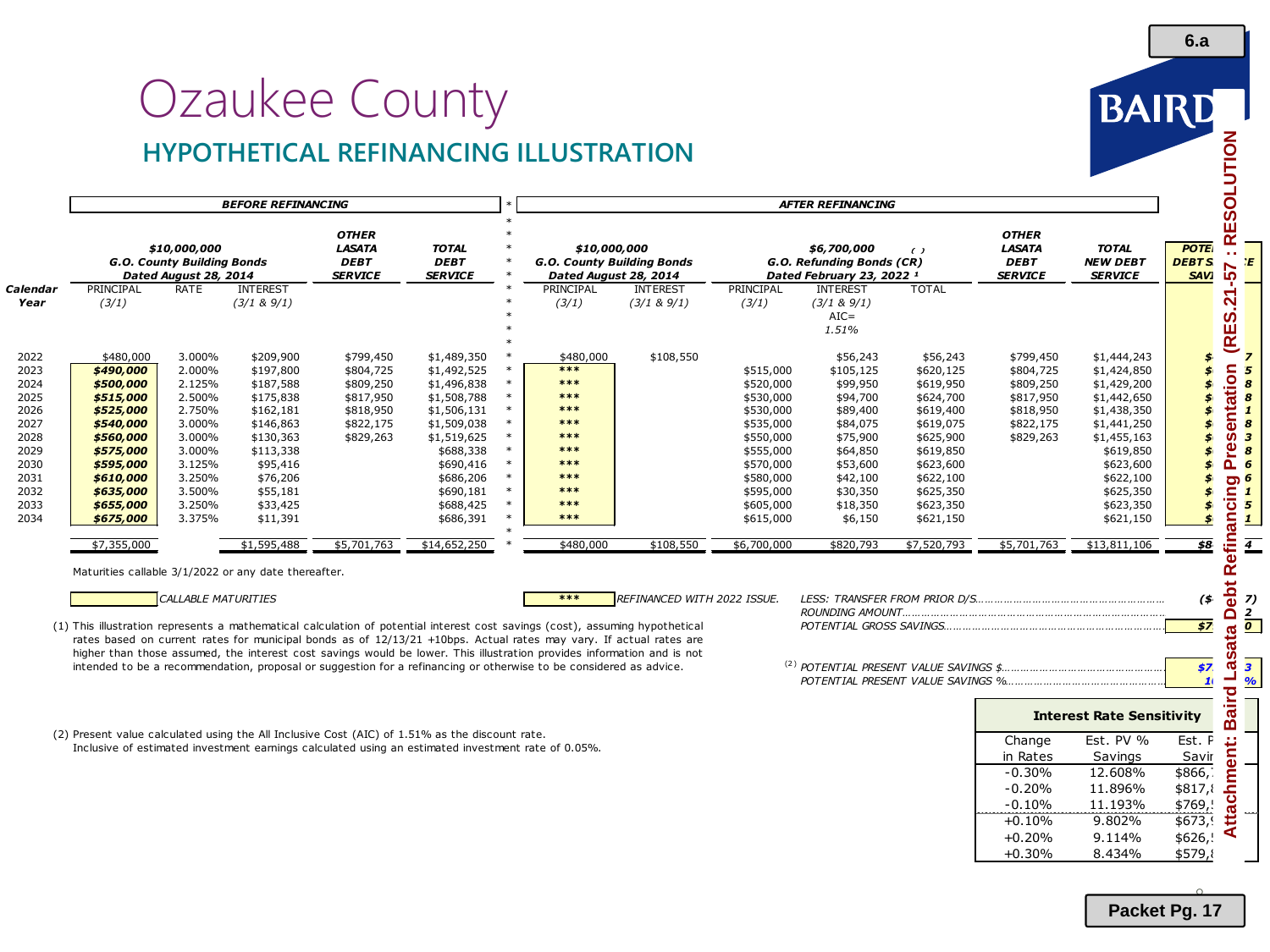# Ozaukee County **HYPOTHETICAL BOND ISSUANCE TIMELINE**



**6.a**

| Preparations are made for issuance |  |
|------------------------------------|--|
| $\checkmark$ Official Statement    |  |
| $\checkmark$ Bond Rating           |  |
|                                    |  |
|                                    |  |
|                                    |  |